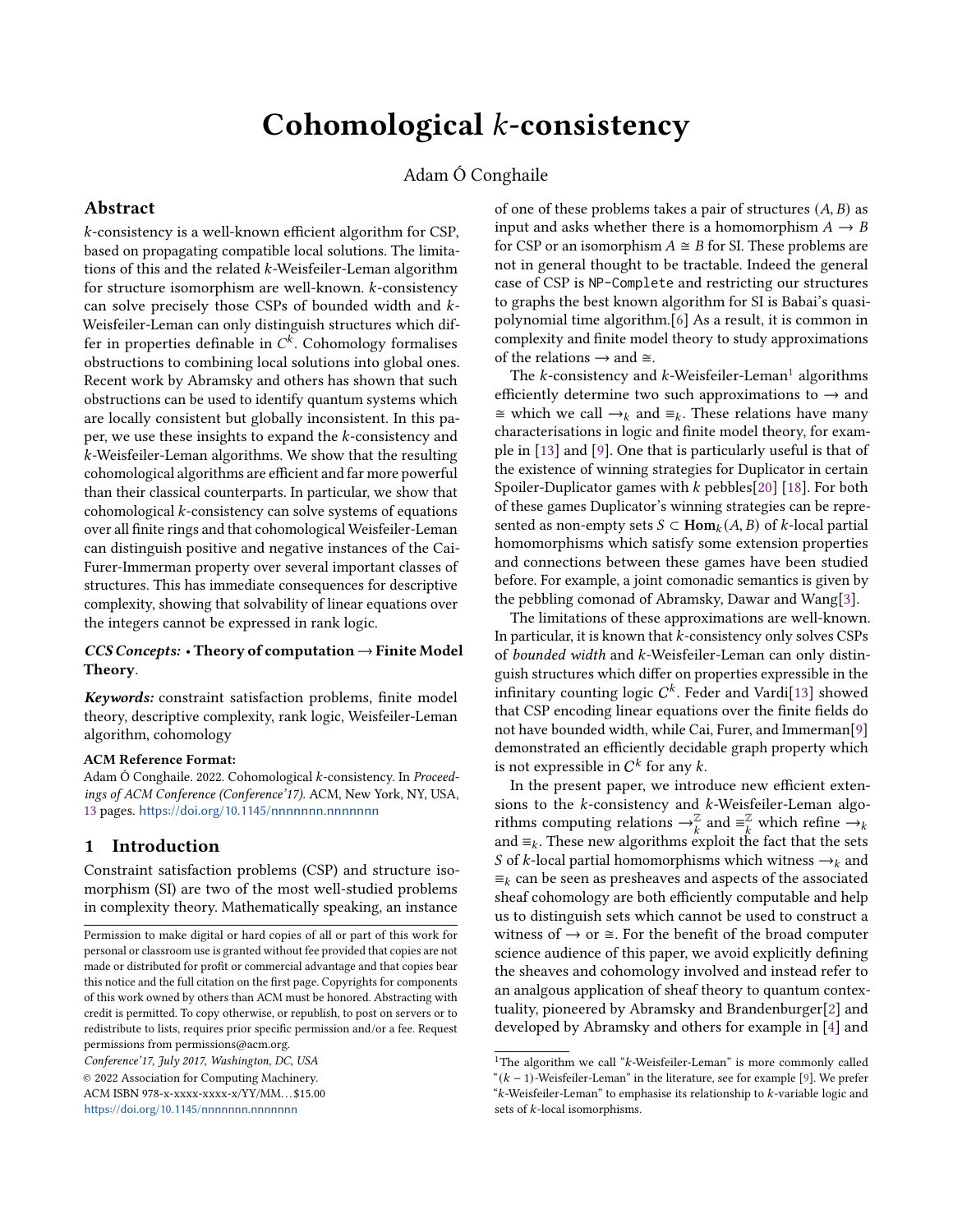[\[1\]](#page-11-5). As a result, our definitions are self-contained and don't require knowledge of algebraic topology.

Using the work of Abramsky et al.[\[1\]](#page-11-5), we show these new cohomological algorithms are strictly stronger than  $k$ consistency and  $k$ -Weisfeiler-Leman. In particular, we show that cohomological  $k$ -consistency decides solvability of linear equations with  $k$  variables per equation over all finite rings and that there is a fixed  $k$  such that  $\equiv_k^{\mathbb{Z}}$  distinguishes structures which differ on Cai, Furer and Immerman's property.

It is also interesting to compare  $\rightarrow_k^{\mathbb{Z}}$  and  $\equiv_k^{\mathbb{Z}}$  with other well-studied refinements of  $\rightarrow_k$  and  $\stackrel{\sim}{=}$ <sub>k</sub> such as the algorithms of Bulatov[\[8\]](#page-11-6) and Zhuk[\[23\]](#page-12-4) which decide all tractable CSPs and the invertible-map equivalence of Dawar and Holm[\[12\]](#page-11-7) which bounds the expressive power of rank logic. The latter was recently used by Lichter[\[21\]](#page-12-5) to demonstrate a property which is decidable in PTIME but not expressible in rank logic. In our paper, we show that  $\equiv_k^{\mathbb{Z}}$ , for some fixed k, can distinguish structures which differ on this property. Comparing  $\rightarrow_k^{\mathbb{Z}}$  to the Bulatov-Zhuk algorithm remains a direction for future work.

The rest of the paper proceeds as follows. Section [2](#page-1-0) establishes some background and notation. Section [3](#page-1-1) defines the cohomological *k*-consistency algorithm and shows that  $\rightarrow_k^{\mathbb{Z}}$ is transitive. Section [4](#page-4-0) proves that  $\rightarrow_{k}^{\mathbb{Z}}$  can solve systems of linear equations over any field by connecting the algorithm of the previous section to a theorem of Abramsky, Barbosa, Kishida, Lal and Mansfield[\[1\]](#page-11-5). Section [5](#page-6-0) defines the cohomological Weisfeiler-Leman algorithm and shows that  $\equiv_k^{\mathbb{Z}}$ distinguishes structures which differ on the CFI property. Section [6](#page-10-0) concludes with some open questions and directions for future work.

#### <span id="page-1-0"></span>2 Background and definitions

In this section, we record some definitions and background which are necessary for our work.

#### 2.1 Relational structures & finite model theory

Throughout this paper we use the word *structure* to mean a relational structure over some finite relational signature  $\sigma$ . A stucture A consists of an underlying set (which will also call A) and for each relational symbol R of arity r in  $\sigma$ a subset  $R^A \subset A^r$  or tuples related by R. A *homomorphism* of structures  $A, B$  over a common signature is a function between the underlying sets  $f : A \rightarrow B$  which preserves related tuples. An isomorphism of structures is a bijection between the underlying sets which both preserves and reflects related tuples.

In the paper, we make reference to several important logics from finite model theory and descriptive complexity theory. As the syntax of these logics is not important to our work we simply treat a *logic L* as a collection of formulas  $\phi(\mathbf{x}) \in L[\sigma]$ for each finite relational signature  $\sigma$  with some semantics  $\models$ 

defined on structures with signature  $\sigma$ . We write  $A$ ,  $\mathbf{a} \models \phi(\mathbf{x})$ when  $\phi$ (a) is true in A. We say that *L* defines a class of  $\sigma$ structures *C* if there is a  $\phi_C \in L[\sigma]$  such that

$$
A \in C \iff A \models \phi_C
$$

The logics we make reference to in this paper are as follows.

- Fixed-point logic with counting (written FPC) is firstorder logic extended with operators for inflationary fixed-points and and counting, for example see [\[14\]](#page-12-6).
- For any natural number  $k$ ,  $C^k$  is infinitary first-order logic extended with counting quantifiers with at most  $k$  variables. This logic bounds the expressive power of FPC in the sense that, for each  $k'$  there exists  $k$  such that any FPC formula in  $k'$  variables is equivalent to one in  $C^k$ . We write  $C^{\omega}$  for the union of these logics.
- Rank logic is first-order logic extended with operators for inflationary fixed-points and computing ranks of matrices over finite fields, see [\[22\]](#page-12-7).
- Linear algebraic logic is first-order infinitary logic extended with quantifiers for computing all linear algebraic functions over finite fields, see [\[10\]](#page-11-8). This logic bounds rank logic in the sense described above.

At different points in the history of descriptive complexity theory, both FPC and rank logic were considered as candidates for "capturing PTIME" and thus refuting a well-known conjecture of Gurevich[\[16\]](#page-12-8). Each has since been proven not to capture PTIME, for FPC see Cai, Furer and Immerman[\[9\]](#page-11-1), for rank logic see Lichter[\[21\]](#page-12-5). Infinitary logics such as  $\widetilde{C}^\omega$ and linear algebraic logic are capable of expressing properties which are not decidable in PTIME but have been shown not to contain any logic which does not capture PTIME. For  $C^{\omega}$ , see Cai, Furer and Immerman [\[9\]](#page-11-1) and for linear algebraic logic, see Dawar, Grädel, and Lichter[\[11\]](#page-11-9).

#### 2.2 Constraint satisfaction problems

Throughout we will consider the problem  $CSP(A, B)$  for A and *B* structures over some fixed finite signature  $\sigma$ , as the problem of deciding whether or not there is a homomorphism  $f : A \rightarrow B$ . We use  $CSP(B)$  to denote the problem of deciding  $CSP(A, B)$ , given an instance A. For general B, this problem is well-known to be NP-complete. However for certain structures  $B$  the problem is in PTIME. Indeed, the Bulatov-Zhuk Dichotomy Theorem (formerly the Feder-Vardi Dichotomy Conjecture) states that for any  $B \text{ CSP}(B)$  is either NP-complete or it is PTIME. Working out efficient algorithms which decide  $CSP(B)$  for larger and larger classes of was an active area of research which culminated in Bulatov and Zhuk's exhaustive classes of algorithms [\[8\]](#page-11-6), [\[23\]](#page-12-4).

#### <span id="page-1-1"></span>3 Defining the algorithm

In this section, we define the cohomological  $k$ -consistency algorithm and the relation  $\rightarrow_k^{\mathbb{Z}}$  that it computes between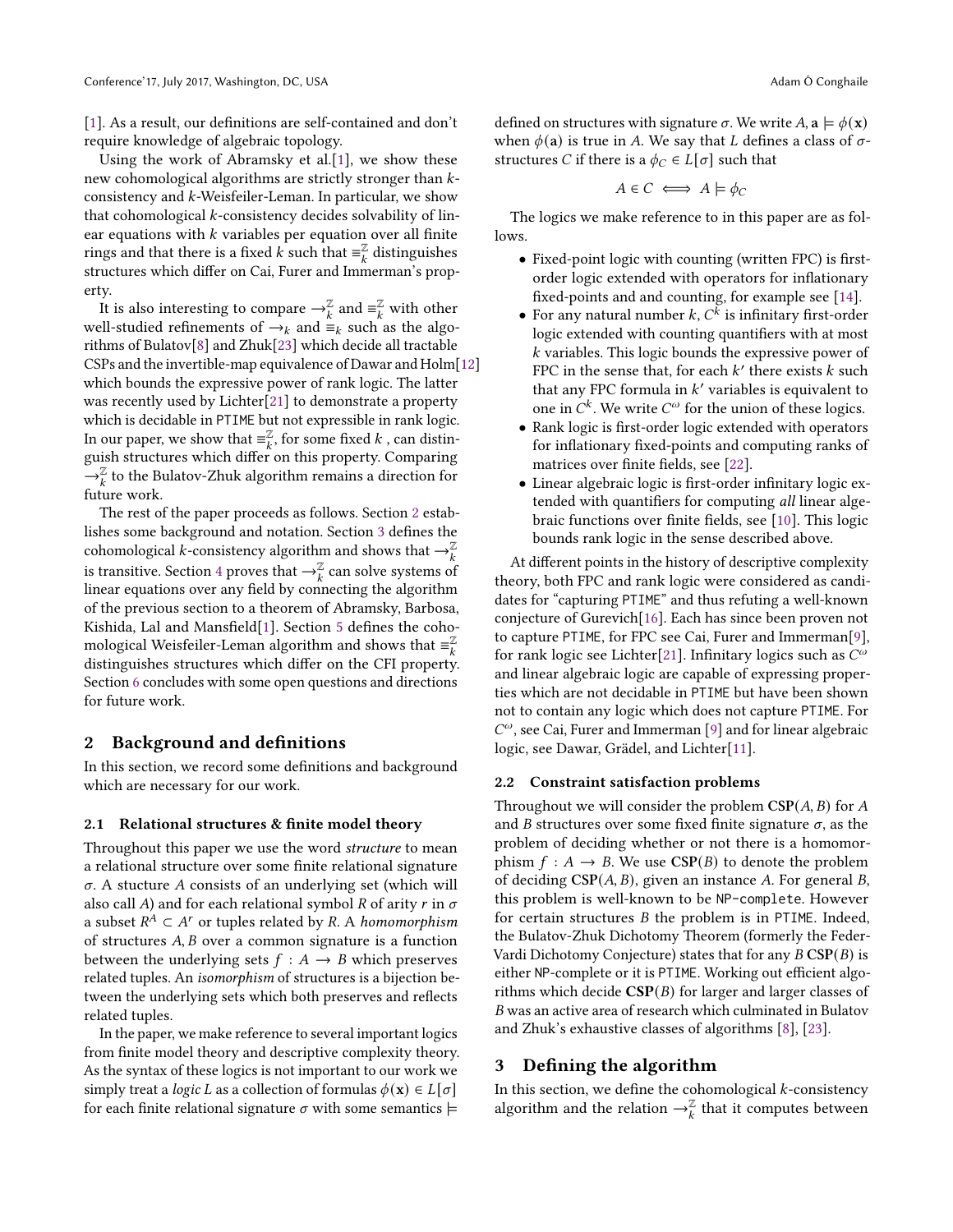structures. We also show that the algorithm runs in polynomial time in the product of the sizes of the input structures and that the relation is compositional.

#### 3.1 Classical  $k$ -consistency algorithm

We start by recalling some definitions related to the classical -consistency algorithm on which our algorithm will build.

For  $A$  and  $B$  finite structures over a common (finite) signature, let  $\text{Hom}_k(A, B)$  denote the set of partial homomorphisms from  $A$  to  $B$  with domain of size less than or equal to  $k$ . There is a natural partial order  $\lt$  on this set, defined as follows. For any partial homomorphisms  $f, g \in \text{Hom}_k(A, B)$ we say that  $f < g$  if  $\text{dom}(f) \subset \text{dom}(g)$  and  $g_{|_{\text{dom}(f)}} = f$ .

We say that any  $S \subset \text{Hom}_k(A, B)$  has the *forth* property if for every *f* ∈ *S* with  $|dom(f)| < k$  we have the property Forth $(S, f)$  which is defined as follows:

$$
\forall a \in A, \exists b \in B \text{ s.t. } f \cup \{(a, b)\} \in S.
$$

Given  $S \subset \text{Hom}_k(A, B)$  we define  $\overline{S}$  to be the largest subset of *S* which is downwards-closed and has the forth property. Note that  $\emptyset$  satisfies these conditions, so such a set always exists. For a fixed  $k$  there is a simple algorithm for computing  $\overline{S}$  from S.

This is done by starting with  $S_0 = S$  and then entering the following loop with  $i = 0$ 

- 1. Initialise  $S_{i+1}$  as being equal to  $S_i$ .
- 2. For each  $s \in S_i$ , check if  $\text{Forth}(S_i, s)$  holds and if not remove it from  $S_{i+1}$  along with all  $s' > s$ .
- 3. If none fail this test, halt and output  $S_i$ .
- 4. Otherwise, increment  $i$  by one and repeat.

It is easily seen that this runs in polynomial time in  $|A||B|$ .

Now for a pair of structures  $A$ ,  $B$  we say that the pair  $(A, B)$ is k consistent if  $\overline{\text{Hom}_{k}(A, B)} \neq \emptyset$ . We denote this by writing  $A \rightarrow_k B$  and the algorithm above shows how to decide this relation in polynomial time for fixed  $k$ . This relation has many equivalent logical and algorithmic definitions as seen in [\[13\]](#page-12-1), and [\[7\]](#page-11-10).

#### 3.2 Local, global &  $\mathbb Z$ -linear sections

Let *S* be some set  $\emptyset \neq S \subset \text{Hom}_k(A, B)$ . Let  $A^{\leq k}$  be the set of all subsets of A with at most k elements and for each  $a \in A^{\leq k}$ we consider the set of local sections of  $S$  at a

$$
S_{\mathbf{a}} = \{ f \in S \mid \mathbf{dom}(f) = \mathbf{a} \}
$$

Given such a section  $s \in S_a$ , it is natural to ask whether it can be extended to a homomorphism  $f : A \rightarrow B$  such that  $f_{\parallel a}$  = s. If we ask that f should locally look like a section of *S* at every  $a' \in A^{\leq k}$  then the existence of such an *f* is equivalent to the existence of a set  $\{s_{a'} \in S_{a'}\}_{a' \in A^{\leq k}}$  such that  $s_a = s$  and for all  $a_1, a_2 \in A^{\leq k}$  the corresponding local sections agree on the intersection  $a_1 \cap a_2$ , i.e.

$$
s_{a_1|_{a_1 \cap a_2}} = s_{a_2|_{a_1 \cap a_2}}.
$$

We call such a set a global section of  $S$  extending  $s$  and if one exists we say that *s* is *extendable in S*. Deciding whether there is such a global section for general  $S$  is equivalent to deciding CSP and is, thus, NP-Complete. In our algorithm we will ask for the following weaker but efficiently computable relaxation of this condition.

Let  $\mathbb{Z}S_{a}$  be the formal  $\mathbb{Z}$ -linear combinations of elements of  $S_a$ . We call these local  $\mathbb Z$ -linear sections at a. For any  $a' \subset a$ and any local Z-linear section  $r = \sum_{s \in S_a} z_s s \in \mathbb{Z}S_a$ , we write  $r_{\vert a'}$  for the restriction of this section to a' given by  $\sum_{s \in S_a} z_s^{\alpha} s_{|a'} \in \mathbb{Z}S_{a'}$ . We say that  $s \in S_a$  is  $\mathbb{Z}$ -extendable in S if there is a global Z-linear section  $\{r_{a'} \in \mathbb{Z}S_{a'}\}_{a' \in A^{\leq k}}$  extending s. By analogy to the case in the previous paragraph we require that  $r_a = s$  and for all  $a_1, a_2 \in A^{\leq k}$  we have

$$
r_{a_1|_{a_1}a_2} = r_{a_2|_{a_1}a_2}.
$$

We note that a local section  $s$  being  $\mathbb Z$ -extendable in a set S implies that s has the forth property and that all  $s' < s$  are contained in

<span id="page-2-0"></span>Lemma 1. For any structures  $A$ ,  $B$ , positive integer  $k$ , set  $S \subset \text{Hom}_k(A, B)$ , and local section  $s \in S$ , if s is Z-extendable in S then for all local sections  $s' < s s' \in S$  and, if  $|dom(s)| < k$ then  $\text{Forth}(S, s)$  holds.

*Proof.* Let  $\{r_a = \sum \alpha_f f\}$  be the global Z-linear section extending s. Now suppose that  $s' < s$ , i.e. that there is a **b** ⊂ **dom**(s) such that  $s' = s_{|b}$ . However we know that  $r_{\mathbf{b}} = (r_{\mathbf{dom}(s)})_{|_{\mathbf{b}}}$  and as r extends s we have that  $r_{\mathbf{dom}(s)} = s$ and so  $r_b = s_{b} = s'$ . So s' must appear in r and thus appears in  $S$ .

To show that  $\text{Forth}(S, s)$  holds, we consider any  $a \in A$  and we look for a  $b \in B$  such that  $s \cup \{(a, b)\}\in S$ . For any such a, as  $r$  is a global  $\mathbb Z$ -linear section, we have that

$$
(r_{\text{dom}(s)\cup\{a\}})_{|\text{dom}(s)} = r_{\text{dom}(s)} = s
$$

However, the coefficients of *s* in the left hand side, is simply the sum of the coefficients of those  $s' \in S$  with domain **dom**(s)∪{a} such that  $s'_{\text{dom}(s)} = s$ . **Forth**(S, s) holds precisely when such an s' exists for each  $a \in A$ . As the coefficient of s on the right hand side of the equation above is always non-zero there must be at least one such s' for each  $a$ .  $\square$ 

Finally, the conditions defining the  $\mathbb Z$ -extendability of  $s$ in some S are simply systems of  $\mathbb{Z}$ -linear equations in the variables  $z_s$ . Indeed each equality over  $\mathbb{Z}S_{a'}$  in the definition of Z-extendability yields at most  $|B|^k$  Z-linear equations, one for the coefficient of each element  $s' \in S_{a'}$ . This means that for any  $s \in S$ , deciding whether s is Z-extendable in S is equivalent to deciding if a system of at most  $|A|^{2k} \cdot |B|^k \mathbb{Z}$ linear equations, one equation in  $\mathbb{Z}S_{a\cap a'}$  for each pair  $a, a' \in$  $A^{\leq k}$ , in at most  $|A|^k \cdot |B|^k$  variablesis solvable over Z. As such systems of linear equations over  $\mathbb Z$  can be sovled in polynomial time in the number of equations and variables via computing Smith Normal Forms of integer matrices as done by Kannan and Bachem [\[19\]](#page-12-9)), we can, for fixed  $k$ , decide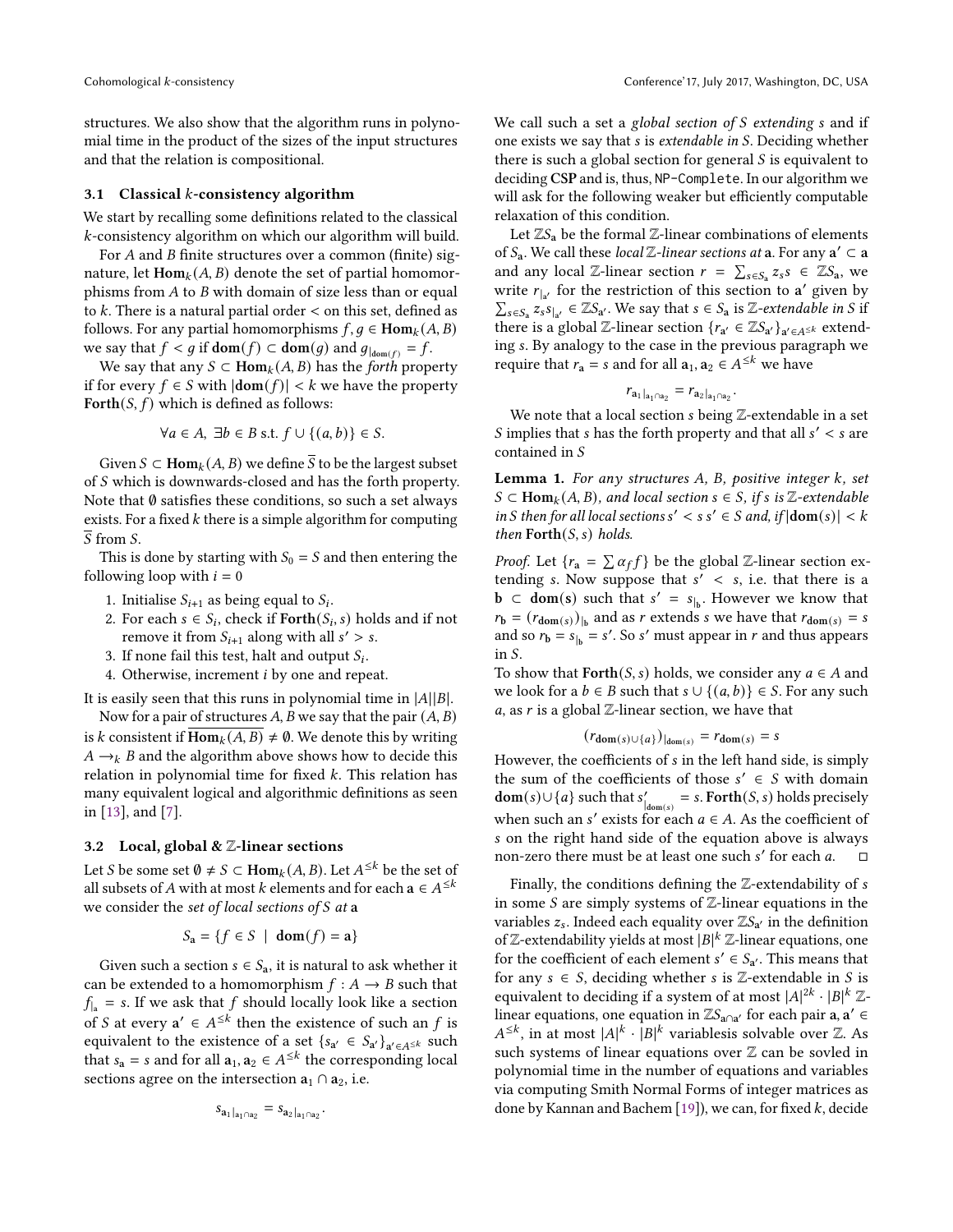whether *s* is Z-extendable in  $S \subset \text{Hom}_k(A, B)$  in polynomial time in  $|A| \cdot |B|$ . Furthermore, we know that if *s* is extendable then trivially it is  $\mathbb{Z}$ -extendable. So removing local sections which fail to be Z-extendable will not remove any genuine global sections in  $S$ . This inspires the following algorithm.

#### 3.3 The cohomological  $k$ -consistency algorithm

Here, we describe an extension to the  $k$ -consistency algorithm which utilises the notion of Z-extendability.

Take as input a pair of  $\sigma$ -structures  $(A, B)$ . Begin by setting  $S_0 = \overline{Hom_k(A, B)}$  as in the k-consistency algorithm then enter the following loop with  $i = 0$ :

- 1. Compute  $S_{i+1} = \{ s \in S_i \mid s \text{ is } \mathbb{Z}\text{-extendable in } S_i \}$
- 2. If  $S_{i+1} = \emptyset$ , then reject  $(A, B)$  and halt
- 3. If  $S_{i+1} = S_i$  then accept  $(A, B)$  and halt.
- 4. Otherwise, return to Step 1 with  $i = i + 1$ .

If this algorithm accepts a pair  $(A, B)$  we say that  $CSP(A, B)$ is cohomologically k-consistent and we write  $A \rightarrow_{k}^{\mathbb{Z}} B$ . It is clear that every element of the set  $S$  remaining when this algorithm terminates is  $\mathbb Z$ -extendable in  $S$ . By Lemma [1,](#page-2-0)  $S$  is also downward-closed and has the forth property. Furthermore, as  $\mathbb Z$ -extendability in any subset of  $S$  implies  $\mathbb Z$ -extendability in  $S$  (simply by setting any extra coefficients to 0), we have the following observation

<span id="page-3-0"></span>**Observation 2.** For any structures A and B  $A \rightarrow_{k}^{\mathbb{Z}} B$  if and only if there exists a set  $\emptyset \neq S \subset \text{Hom}_k(A, B)$  in which each element  $s \in S$  is  $\mathbb{Z}$ -extendable in S.

We now demonstrate some basic facts about this relation and the given algorithm. Firstly, we show that the algorithm given above is efficient.

**Proposition 3.** For fixed  $k$  and fixed finite signature  $\sigma$ , the relation A  $\rightarrow_k^{\mathbb{Z}}$  B is decidable in polynomial time in the product of the sizes of  $A$  and  $B$ .

*Proof.* We begin by noting that the main loop of the  $\rightarrow_k^{\mathbb{Z}}$ algorithm either results in some  $S_{i+1}$  which is strictly smaller than  $S_i$  or it halts. This means that the number of iterations is bounded above by  $|S_0|$  which is at most  $|A|^k \cdot |B|^k$ , i.e. polynomial in the product of the sizes of  $A$  and  $B$ .

Next we show that each iteration of the loop only takes polynomial time in  $|A| \cdot |B|$ . The body of each loop involves deciding, for each  $s \in S_i$ , whether or not  $s$  is  $\mathbb{Z}\text{-extendable}$  in  $S_i$ . For each s, this means checking the solvability of a system of at most  $|A|^{2k} \cdot |B|^k \mathbb{Z}$ -linear equations in at most  $|A|^k \cdot |B|^k$ variables, as noted above. This can be done in polynomial time for each s by the algorithm of Kannan and Bachem [\[19\]](#page-12-9) and as  $|S_i|$  is bounded by  $|A|^k \cdot |B|^k$  this whole step takes only polynomial time in  $|A| \cdot |B|$ .

As the algorithm terminates if either the loop ends with  $S_{i+1} = \emptyset$  or  $S_{i+1} = S_i$  we know that it terminates and combining the arguments of the previous two paraghraphs we know that it does so in polynomial time in  $|A| \cdot |B|$ .  $\Box$ 

We conclude this section by showing that the relation  $\rightarrow_k^\mathbb{Z}$ is transitive. In particular, we prove the following theorem.

**Proposition 4.** For all  $k$ , given  $A$ ,  $B$  and  $C$  structures over a common finite signature

$$
A \to_{k}^{\mathbb{Z}} B \to_{k}^{\mathbb{Z}} C \implies A \to_{k}^{\mathbb{Z}} C.
$$

*Proof.* Success of the  $\rightarrow_k^{\mathbb{Z}}$  algorithm for the pairs  $(A, B)$  and  $(B, C)$  results in two non-empty sets  $S^{AB} \subset \text{Hom}_k(A, B)$  and  $S^{BC}$   $\subset$  Hom<sub>k</sub>(B, C) in both of which each local section is Z-extendable. By Observation [2,](#page-3-0) to show that  $A \rightarrow_{k}^{\mathbb{Z}} C$ , it suffices to show that the set  $S^{AC} = \{s \circ t \mid s \in S^{BC}, t \in S^{AB}\}\$ has the same property.

To show that every  $p_0 = s_0 \circ t_0 \in S_{a_0}^{AC}$  is Z-extendable in  $S^{AC}$  we construct a global Z-linear section extending  $p_0$ from the Z-linear sections  $\{r_a^{t_0} := \sum_t z_t t\}_{a \in A^{\le k}}$  and  $\{r_b^{s_0} :=$  $\sum_s w_s s$ <sub>b∈B≤k</sub> extending  $t_0$  and  $s_0$  respectively. Define  $\{r_a^{p_0}\}_{a \in A \leq k}$ as

$$
r_{\mathbf{a}}^{p_0} = \sum_{t \in S_{\mathbf{a}}^{AB}} \sum_{s \in S_{t(\mathbf{a})}^{BC}} z_t w_s (s \circ t)
$$

To show that this is a global Z-linear section extending  $p_0$ we need to show firstly that  $r_{a_0}^{p_0} = p_0$  and secondly that the local sections of  $r^{p_0}$  agree on the pairwise intersections of their domains.

To show that  $r_{a_0}^{p_0} = p_0$  we observe that, as  $r^{t_0}$  Z-linearly extends  $t_0$ , for all  $t \in S_{a_0}^{AB}$  we have

$$
z_t = \begin{cases} 1, & \text{for } t = t_0 \\ 0, & \text{otherwise,} \end{cases}
$$

and similarly, for all  $s \in S_{t_0(a_0)}^{BC}$ 

$$
w_s = \begin{cases} 1, & \text{for } w = w_0 \\ 0, & \text{otherwise.} \end{cases}
$$

From this we have that

$$
r_{a_0}^{p_0}=z_{t_0}w_{s_0}(s_0\circ t_0)=p_0
$$

as required.

Finally, we need to show for any  $a$ ,  $a'$  in  $A^{\leq k}$  with intersection a ′′ that

$$
r_{\mathbf{a}|_{\mathbf{a}''}}^{p_0} = r_{\mathbf{a}'|_{\mathbf{a}''}}^{p_0}.
$$

To do this we show that the left hand side depends only on a ′′ and not on a. As this argument applies equally to the right hand side, the result follows.

To begin with the left hand side is a dependent sum which loops over  $t \in S_a^{AB}$  and  $s \in S_{t(a)}^{BC}$  as follows:

$$
r_{\mathbf{a}|_{\mathbf{a}''}}^{p_0} = \sum_{t,s} w_s z_t (s \circ t)_{|_{\mathbf{a}''}}
$$

To emphasise the dependence on a" we can group this sum together by pairs  $t''$ , s'' with  $t'' \in S_{av}^{AB}$  ${}_{a''}^{AB}$  and  $s'' \in S_{t''(a'')}^{BC}$ .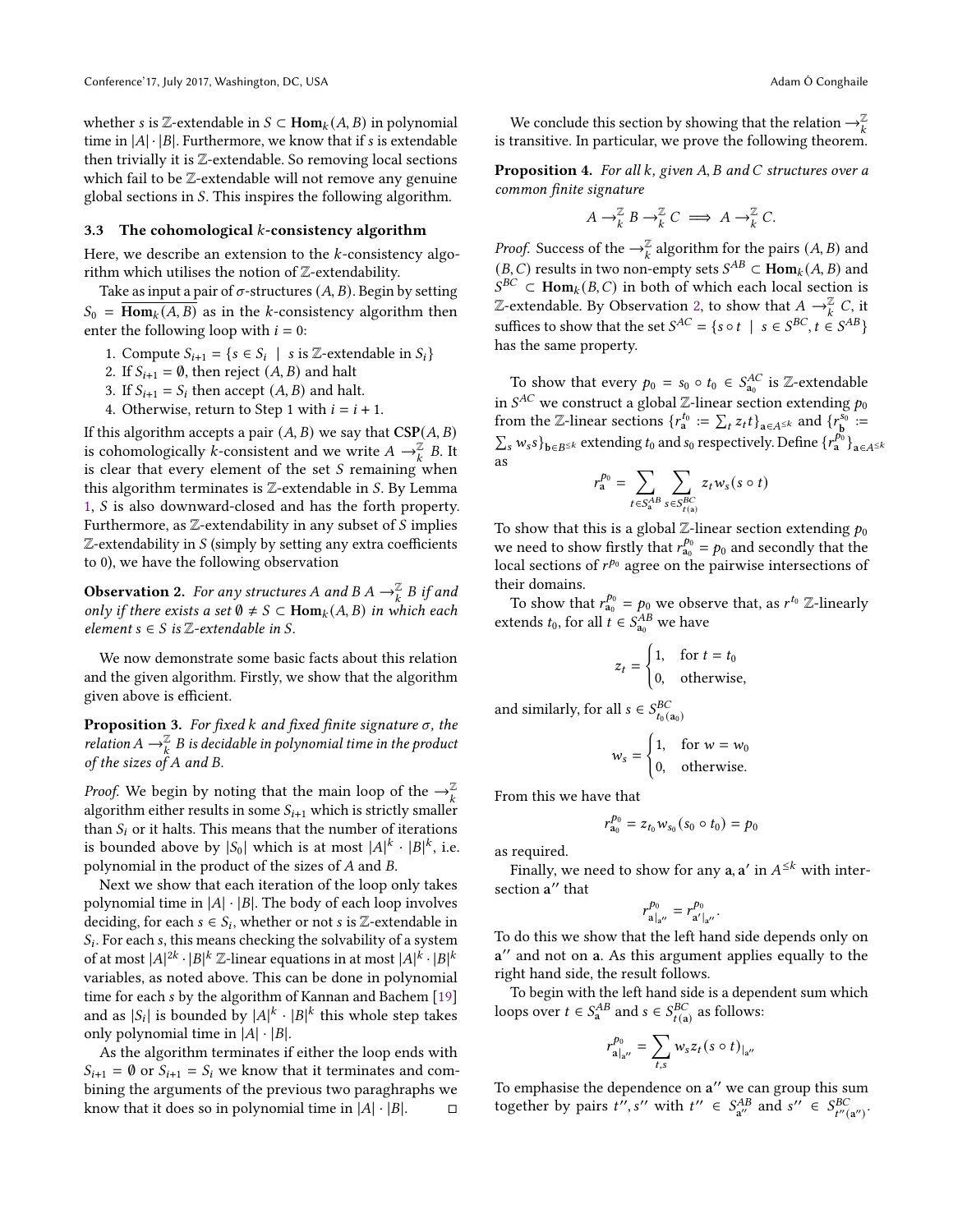Within each group the the sum loops over  $t \in S_{a}^{AB}$  such that  $t_{\vert_{a''}} = t''$  and  $s \in S_{t(a)}^{AB}$  such that  $s_{\vert_{a''}} = s''$ . We write this as

$$
\sum_{t'',s''}\sum_{t|_{\mathfrak{q}''}=t''}z_t\sum_{s|_{t''(\mathfrak{q}'')}=s''}w_s(s\circ t)|_{\mathfrak{q}''}
$$

We now show that for each  $t''$ ,  $s''$  the corresponding part of the sum depends only on  $t''$  and  $s''$ . This follows from three oberservations.

The first observation is that in the sum

$$
\sum_{t_{a''}=t''} z_t \sum_{s_{t''(a'')}=s''} w_s(s \circ t)_{a''}
$$

the formal variables ( $s \circ t$ )<sub>|a</sub>'' are, by definition, all equal to the variable  $(s'' \circ t'')$ . Thus we need only consider the coefficients, given by the sum

$$
\sum_{t_{a''}=t''} z_t \sum_{s_{t''(a'')}=s''} w_s
$$

The second observation is that for each *t* such that  $t_{\vert_{a''}} =$  $t^{\prime\prime}$  the sum

$$
\sum_{s_{|_{t''(\mathbf{a}'')}}=s''}w_s
$$

is simply the s'' component of  $(r^{s_0}_{t(a)})_{|_{t''(a'')}}$ . As  $r^{s_0}$  is a global  $\mathbb{Z}$ -linear section this is equal to the fixed parameter  $w_{s''}$ . So the sum in question reduces to

$$
w_{s''} \cdot \left(\sum_{t_{\vert a''}=t''} z_t\right)
$$

The final observation, is that the remaining sum is the  $t''$ component of  $(r_a^{t_0})_{|_{a''}}$  which, as  $r^{t_0}$  is a global  $\mathbb{Z}$ -linear section, is equal to  $r_{t''}^{t_0}$ . This gives the final form of the expression for  $(r_a^{p_0})_{|_{a''}}$  as

$$
\sum_{t'',s''} z_{t''} w_{s''}(t'' \circ s'')
$$

It is easy to see that the same arguments apply to  $r^{\bar{p}_0}_{\rm a'}$  and so

$$
(r_a^{p_0})_{|_{a''}} = (r_{a'}^{p_0})_{|_{a''}}
$$

as required. □

In the next section, we demonstrate the power of this algorithm, using results from Abramsky, Barbosa, Kishida, Lal and Mansfield's paper Contextuality, cohomology  $\&$  para $d\alpha$ [\[1\]](#page-11-5).

## <span id="page-4-0"></span> $4$   $\;$  Establishing the power of  $\rightarrow_k^{\mathbb{Z}}$

In this section, we demonstrate the power of the cohomological  $k$ -consistency algorithm by proving that it can decide the solvability of systems of equations over finite fields.

To express the main theorem of this section in terms of the finite relational structures on which our algorithm is defined, we first need to fix a notion of a finite ring represented as a relational structure. Let R be a finite ring. Define  $\sigma_R$  as the

(countable) set of relational symbols  $\{E_{a,b}^m \mid m \in \mathbb{N}, a \in$  $R^m$ ,  $b \in R$ } where the arity for each  $E_{a,b}^m$  is *m*. For any finite  $\sigma \subset \sigma_R$  the representation of R as a relational structure over  $\sigma$ is the structure with universe the elements of  $R$  and for each symbol  $E_{a,b}^m \in \sigma$  the related tuples are those  $(r_1, \ldots, r_m) \in R^m$ such that

$$
a_1 \cdot r_1 + \dots a_m \cdot r_m = b
$$

When  $R$  is represented in this way as a relational structure over  $\sigma$ , then any instance of the constraint satisfaction problem  $CSP(R)$  specifies a system of R-linear equations where each of the equations takes is of the form

$$
a_1 \cdot x_1 + \dots a_m \cdot x_m = b
$$

for some  $E_{a,b}^m \in \sigma$ .

With this notation established we can state the theorem we prove in this section.

<span id="page-4-1"></span>**Theorem 5.** For any finite ring  $R$  represented as a relational structure over a finite signature  $\sigma \subset \sigma_R$ , there is a k such that the cohomological  $k$ -consistency algorithm decides  $CSP(B)$ . Alternatively stated, there exists a  $k$  such that for all  $\sigma$ -stuctures  $\boldsymbol{A}$ 

$$
A \to_R^{\mathbb{Z}} R \iff A \to R
$$

This theorem is notable because for such rings  $R$  there are families of structures  $A_k$  such that  $A_k \rightarrow k$  R but  $A_k \rightarrow R$ , see [\[13\]](#page-12-1). Furthemore there exist pairs  $(A_k, B_k)$  where  $A_k \equiv_k B_k$ ,  $B_k \to R$  and  $A_k \to k$  R but  $A_k \to R$ , see [\[5\]](#page-11-11). As the sequence of relations  $\equiv_k$  bounds the expressive power of FPC, this effectively proves the solvability of systems of linear equations over  $Z$  is not expressible in FPC, a result which was until now unknown to the author.

To prove this theorem we invoke a result from [\[1\]](#page-11-5) which considers a similar set-up to that seen in the previous sections and proves a result relating the non-existence of solutions to a system of linear equations over a ring  $R$  to the nontriviality of a family of cohomological "obstructions". We will recall their set-up, the relevant result and a characterisation of these cohomological "obstructions" in terms of global Zlinear sections before proving Theorem [5.](#page-4-1)

#### 4.1 Result from Contextuality, cohomology  $\&$ paradox

In order to state the relevant theorem, we start with some preliminary definitions. Let a ring-valued measurement sce*nario* be a triple  $\langle X, M, R \rangle$  where X is a finite set, M is a downward closed cover of  $X$  and  $R$  is a ring. An  $R$ -linear equa*tion* on  $\langle X, M, R \rangle$  is a triple  $\phi = (V_{\phi}, a, b)$  where  $V_{\phi} \in M$ ,  $a: V_{\phi} \to R$  and  $b \in R$ . Then for any  $s \in R^{V_{\phi}}$  we say that  $s \models \phi$  if

$$
\sum_{m \in V_{\phi}} a(m)s(m) = b
$$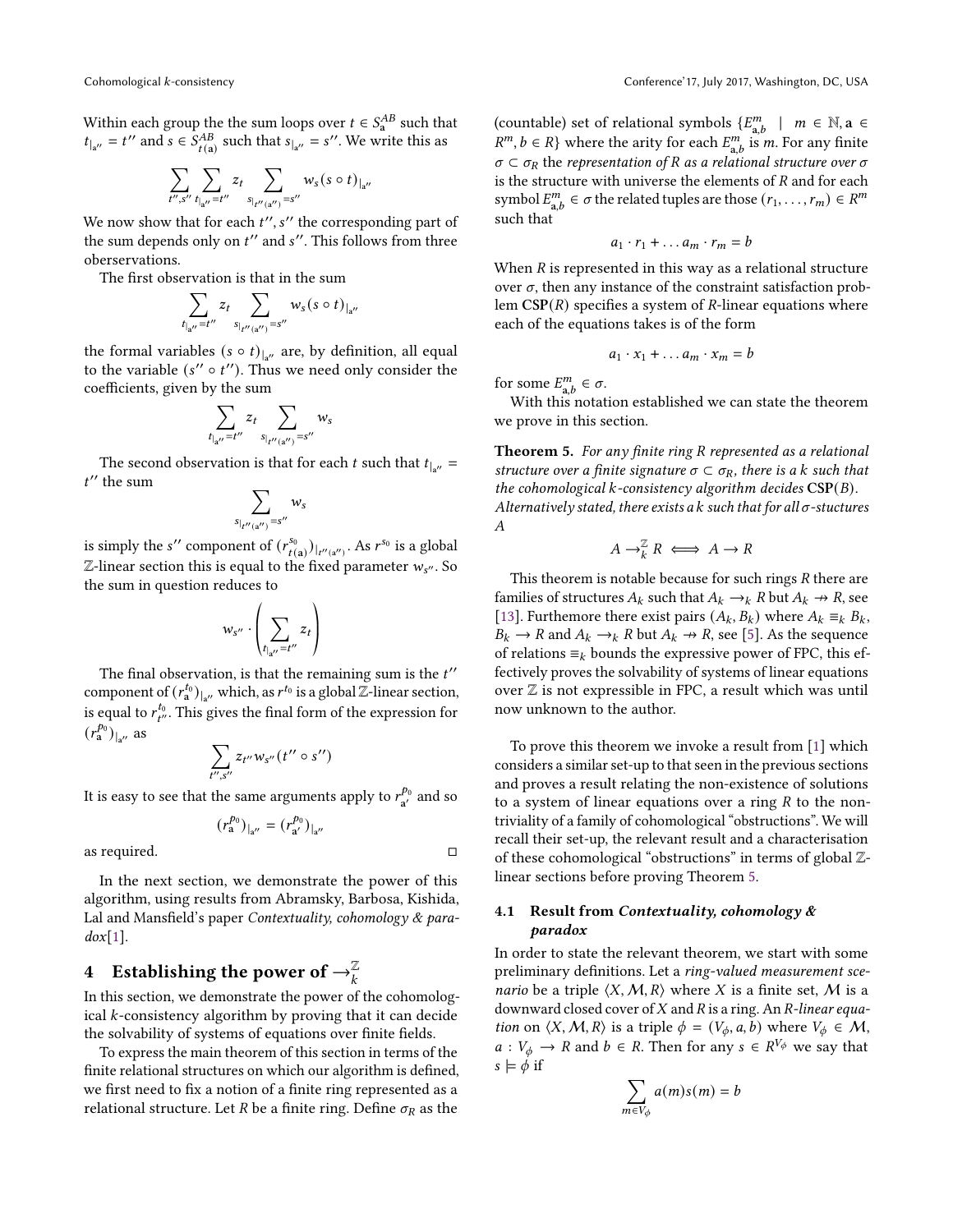in the ring *.* 

An empirical model S on  $\langle X, M, R \rangle$  is a collection of sets  ${S_C}_{C \in \mathcal{M}}$  where for each  $C, S_C \subset R^C$  satisfying the following compatibility condition for all  $C, C' \in M$ 

$$
\{s_{|_{C\cap C'}} \mid s \in S_C\} = \{s'_{|_{C\cap C'}} \mid s' \in S_{C'}\}
$$

We make the following observation linking relational structures over signatures  $\sigma \subset \sigma_R$  and empirical models which will be useful later.

<span id="page-5-0"></span>**Observation 6.** For any CSP(A, R) and  $S \subset \text{Hom}_k(A, R)$ which is non-empty, and downward-closed and satisfies the forth property then the local sections of  $S$  form an empirical model for the measurement scenario  $\langle A, A^{\leq k}, R \rangle$ .

For an empirical model  $S$  on an  $R$ -valued measurement scenario, the  $R$ -linear theory of  $S$  is the set of  $R$ -linear equations

$$
\mathbb{T}_R(S) = \{ \phi \mid \forall s \in S_{V_{\phi}}, s \models \phi \}
$$

If  $\mathbb{T}_R(S)$  is inconsistent (i.e. there is no *R*-assignment to all the variables in  $X$  simultaneously satisfying each of the R-linear equations in the theory), then the empirical model *S* is said to be "all-vs-nothing for  $R$ ", written  $AvN_R(S)$ .

We can now state the following results that we need for Theorem [5.](#page-4-1) The first result shows an important implication about the cohomological obstructions in an empirical model which has an inconsistent  $R$ -linear theory.

<span id="page-5-1"></span>Theorem 7 (Abramsky, Barbosa, Kishida, Lal, Mansfield [\[1\]](#page-11-5)). For any ring R and any R-valued measurement scenario  $\langle X, M, R \rangle$  and any empirical model S we have that

$$
AvN_R(S) \implies \text{CSC}_\mathbb{Z}(S)
$$

where  $\mathrm{CSC}_{\mathbb{Z}}(S)$  means that for every local section s in S the "cohomological obstruction" of Abramsky, Barbosa and Mansfield  $y(s)$  is non-zero.

Next we have a result due to Abramsky, Barbosa and Mansfield which establishes this useful equivalent condition for  $\mathrm{CSC}_\mathbb{Z}(S)$ 

<span id="page-5-2"></span>Theorem 8 (Abramsky, Barbosa, Mansfield [\[4\]](#page-11-4)). For any empirical model S,  $CSC_Z(S)$  if and only if for every  $s \in S_C$ there is no collection  $\{r_{C'} \in \mathbb{Z}S_{C'}\}_{C' \in \mathcal{M}}$  such that  $r_C = s$  and for all  $C_1, C_2 \in M$ 

$$
r_{C_1|_{C_1 \cap C_2}} = r_{C_2|_{C_1 \cap C_2}}
$$

This condition is precisely what inspired the cohomological  $k$ -consistency algorithm and in the next section we show how these two results imply Theorem [5.](#page-4-1)

#### 4.2 Proof of Theorem [5](#page-4-1)

We now prove the main theorem of this section.

<span id="page-5-3"></span>**Theorem [5.](#page-4-1)** For any finite ring  $R$  represented as a relational structure over a finite signature  $\sigma$ , there is a  $k$  such that the cohomological k-consistency algorithm decides  $CSP(B)$ .

Alternatively, there exists a  $k$  such that for all  $\sigma$ -stuctures A

$$
A \to_{k}^{\mathbb{Z}} R \iff A \to R
$$

*Proof.* The direction  $A \to R \implies A \to_{\mathfrak{k}}^{\mathbb{Z}} R$  is easy and is true for all signatures  $\sigma$  and all  $k \leq |A|$ . Indeed note that to any homomorphism  $f : A \rightarrow R$  we can associate the set  $S_f = \{f_{|a}\}_{a \in A^{\le k}} \subset \text{Hom}_k(A, B)$ . It is not hard to see that  $S_f$ is downward closed, has the forth property and that  $S_f$  is itself a global section witnessing the Z-extendability of each  $f_{\vert a} \in S_f$ . By Observation [2,](#page-3-0) this implies that  $A \to \tilde{k} R$ .

This leaves the more challenging direction, that there exists a k such that  $A \to R \implies A \to_{k}^{\mathbb{Z}} R$  for all A. Suppose that the maximum arity of a relation in  $\sigma$  is *n*. Then as *R* is a relational model of a finite ring we know that each relation on *R* is of the form  $E_{a,b}^m = \{ (r_1, ..., r_m) \mid \sum_i a_i \cdot r_i = b \}$ where a is an  $m$ -tuple of elements of the ring  $R$  and  $b$  is an element of R. We show that  $k = n$  will suffice to identify all unsatisfiable instances A.

For R and  $\sigma$  as above any instance  $CSP(A, R)$  is specified by a set A of variables where each related tuple  $(x_1, \ldots, x_m) \in$  $(E_{a,b}^m)^A$  specifies an *R*-linear equation  $\sum_i a_i \cdot x_i = b$ . Call the collection of such equations  $\mathbb{T}^{A}$ . The fact that there is no homomorphism  $A \rightarrow R$  is exactly the statement that  $\mathbb{T}^{A}$  is unsatisfiable. Taking  $k = n$ , we have that the *R*-linear theory  $\mathbb{T}_R(\text{Hom}_k(A,R))$  (as defined in the previous section) contains  $\mathbb{T}^{A}$  and so is unsatisfiable. We now show how this is sufficient to prove the theorem.

Consider running the cohomological  $k$ -consistency algorithm on the pair  $(A, R)$  we get  $S_0 = \text{Hom}_k(A, R)$ . If  $S_0 = \emptyset$ we are done. Otherwise, by Observation [6,](#page-5-0)  $S_0$  can be considered as an empirical model on the measurement scenario  $\langle A, A^{\leq k}, R \rangle$ . Furthemore, as  $S_0 \subset \text{Hom}_k(A, R)$ , we have that  $\mathbb{T}_R(S_0) \supset \mathbb{T}_R(\text{Hom}_k(A, R))$ . This means in particular that  $\mathbb{T}_R(S_0)$  is unsatisfiable by the assumption that  $A \rightarrow R$ . By Theorems [7](#page-5-1) and [8,](#page-5-2) this means that no local section s of  $S_0$ is Z-extendable in  $S_0$ , so  $S_1 = \emptyset$ . So the cohomological kconsistency algorithm rejects  $(A, R)$  and  $A \rightarrow_{\mathbf{k}}^{\mathbb{Z}} R$ , as required.

□

It is notable that in the proof of this theorem, we see that the cohomological  $k$ -consistency algorithm decides unsatisfiability of these systems of equations after just one iteration of its loop. A future version of this work will investigate whether multiple iterations are required in over different CSP domains. For now, we retain the iterative nature of the algorithm to guarantee the conclusion in Observation [2.](#page-3-0)

It is known, from a result of Atserias, Bulatov and Dawar[\[5\]](#page-11-11), that the solvability of systems of linear equations over finite rings (even in a fixed number of variables per equation) is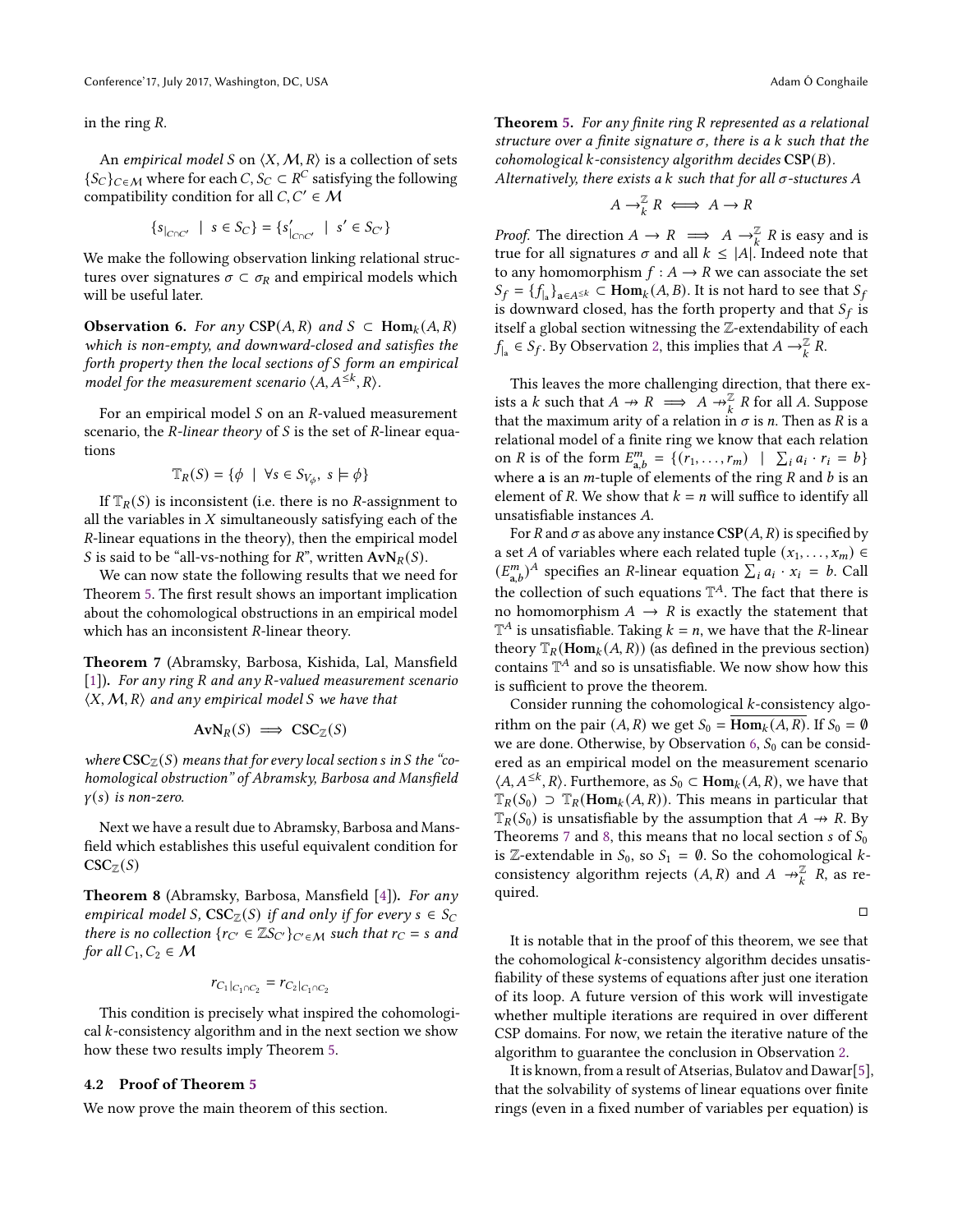not definable in FPC. As the cohomological  $k$ -consistency consistency algorithm can decide the solvability of these systems of equations by Theorem [5](#page-4-1) by repeatedly checking solvability of systems of linear equations over  $\mathbb Z$ , we have the following important corollary of Theorem [5.](#page-4-1)

Corollary 9. The solvability of systems of linear equations over  $\mathbb Z$  is not expressible in FPC.

In the next section, we introduce an efficient algorithm approximating structure isomorphism which, similar to the  $cohomological k-consistency algorithm, is based on checking$ solvability systems of linear equations over  $\mathbb Z$ . We will show that this algorithm can distinguish structures which differ on other properties which are known to be inexpressible in FPC.

#### <span id="page-6-0"></span>5 Cohomological  $k$ -Weisfeiler-Leman

In this section we define an efficient algorithm for distinguishing non-isomorphic structures inspired by the cohomological approach above. The equivalence,  $\equiv_k^{\mathbb{Z}}$  computed refines that computed by the  $k$ -Weisfeiler-Leman algorithm on structures. The main result in this section shows that this refinement is strict and, in fact, that there is a fixed  $k$ such that  $\equiv_k^{\mathbb{Z}}$  cam distinguish structures which disagree on a property which is inexpressible in FPC, rank logic and linear algebraic logic.

#### 5.1 Cohomological  $k$ -Weisfeiler-Leman Equivalence

The study of efficient combinatorial algorithms for distinguishing non-isomorphic relational structures has a rich history in finite model theory, a great recent account of which is given, in the case of graphs, by Grohe and Schweitzer[\[15\]](#page-12-10). We introduce a novel algorithm of this form which builds on the important  $k$ -Weisfeiler-Leman algorithm. For all  $k$ , this algorithm computes a colouring of  $(k - 1)$ -tuples of an input structure in polynomial time in its size. This in turn gives an efficiently computable equivalence relation  $\equiv_{k-WL}$ on structures where  $A \equiv_{k-WL} B$  if the k-Weisfeiler-Leman algorithm assigns the same colouring to the  $(k - 1)$ -tuples of  $A$  and  $B$ .

Immerman and Lander[\[18\]](#page-12-3) first established that two structures are  $\equiv_{k-WL}$ -equivalent if and only if they satisfy the same formulas of infinitary  $k$ -variable logic with counting quantifiers (written  $A \equiv_k B$ ). Hella[\[17\]](#page-12-11) showed that this is true if and only if the set of  $k$ -local partial isomorphisms  $\text{Isom}_k(A, B)$  contains a non-empty subset S which is downwardclosed and has the following bijective forth property for all  $f \in S$  with  $|\textbf{dom}(f)| < k$ :

$$
\exists b_f : A \rightarrow B
$$
 a bijection s.t.  $\forall a \in A f \cup \{(a, b_f(a))\} \in S$ 

Whether such a bijection exists can be determined efficiently given  $A$ ,  $B$ ,  $S$  and  $f$  by determining if the bipartite graph with vertices  $A \sqcup B$  and edges  $\{(a, b) | f \cup \{(a, b)\}\in S\}$  has a

perfect matching. For  $S \subset \textbf{Isom}_k(A, B)$ , let  $\overline{\overline{S}}$  be the largest subset of  $S$  which is downward-closed and satisfies the bijective forth property. For fixed  $k$  this can be computed in polynomial time in the sizes of  $A$  and  $B$  and so an alternative polynomial time algorithm for determining  $\equiv_{k-WL}$  is computing  $\overline{\textbf{Isom}_k(A, B)}$  and checking if it is non-empty.

We now define cohomological  $k$ -equivalence to generalise -WL-equivalence in the same way as we did for cohomological  $k$ -consistency, by removing local sections which are not Z-extendable. As Z-extendability in *S* ⊂ Isom<sub>*k*</sub>(*A, B*) is not *a priori* symmetric in  $A$  and  $B$  we need to check that both *s* is  $\mathbb{Z}$ -extendable in *S* and *s*<sup>-1</sup> is  $\mathbb{Z}$ -extendable in  $S^{-1} = \{t^{-1} \mid t \in S\}$ . We call this s being Z-bi-extendable in S and we incorporate this in the algorithm as follows. Take as input a pair of  $\sigma$ -structures  $(A, B)$ . Begin by computing  $S_0 = \overline{\textbf{Isom}_k(A, B)}$  as in the k-WL equivalence algorithm. If  $S_0 = \emptyset$ , then reject the pair  $(A, B)$  and halt. Otherwise we enter the following loop with  $i = 0$ :

- 1. Compute  $S_i^{\mathbb{Z}} = \{ s \in S_i \mid s \text{ is } \mathbb{Z}\text{-bi-extendable in } S_i \}$
- 2. Compute  $S_{i+1} = \overline{S_i^{\mathbb{Z}}}$
- 3. If  $S_{i+1} = \emptyset$ , then reject  $(A, B)$  and halt
- 4. If  $S_{i+1} = S_i$  then accept  $(A, B)$  and halt.
- 5. Return to Step 1 with  $i = i + 1$ .

If this algorithm accepts a pair  $(A, B)$  we say that  $A$  and  $B$ are cohomologically *k*-equivalent and we write  $A \equiv_k^{\mathbb{Z}} B$ .

We now record some simple facts about this equivalence. Firstly, by definition, this generalises  $k$ -equivalence and so  $(k)$ -WL equivalence, i.e.

$$
A \equiv_k^{\mathbb{Z}} B \implies A \equiv_k B \iff A \equiv_{(k-1)-WL} B
$$

Secondly, this algorithm determines a maximal set  $S \subset$  $\text{Isom}_k(A, B)$  which is downward-closed, has the bijective forth property and for which each  $f \in S$  is Z-extendable in S and  $f^{-1}$  is Z-extendable in  $S^{-1}$ . However, analogously to Observation [2,](#page-3-0) we note that the existence of any non-empty *S* satisfying these properties is a witness of  $\equiv_{k}^{\mathbb{Z}}$ .

<span id="page-6-1"></span>**Observation 10.** For any two structures A and B,  $A \equiv_k^{\mathbb{Z}} B$  if and only if there exists a subset  $S \subset \text{Isom}_k(A, B)$  such that both S and  $S^{-1}$  are downward-closed, has the bijective forth property and have Z-extendability for each of their elements.

Finally, we observe that such a set also satisfies the conditions for witnessing cohomological k-consistency of  $CSP(A, B)$ and  $CSP(B, A)$ . Formally we have

<span id="page-6-2"></span>**Observation 11.** For any two structures A and B,  $A \equiv_{k}^{\mathbb{Z}} B$ implies that  $A \to_{\overline{k}}^{\mathbb{Z}} B$  and  $B \to_{\overline{k}}^{\mathbb{Z}} A$ .

In the next section we establish how this equivalence relation behaves with respect to logical interpretations.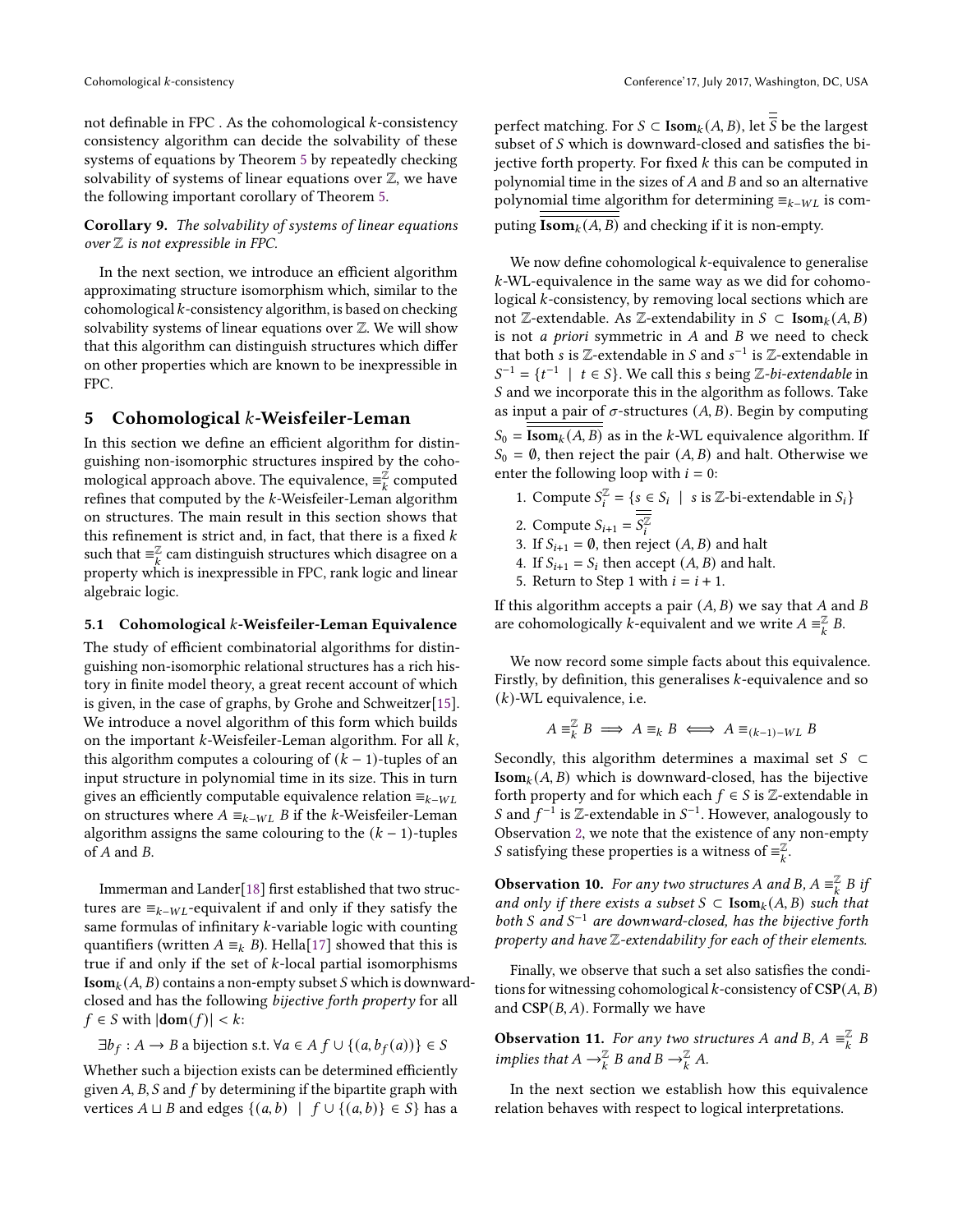## 5.2  $\equiv_k^{\mathbb{Z}}$  and interpretations

There are many different notions of logical interpretation in finite model theory. The one we consider is defined as follows. A  $C^l$ -interpretation  $\Phi$  (of order n) of signature  $\tau$  in signature  $\sigma$  is a tuple of  $C^l[\sigma]$  formulas  $\langle \phi_R\rangle_{R\in\tau}$ . For each relation symbol  $R \in \tau$  of arity r, the formula  $\phi_R$  has *nr* free variables and is written as  $\phi_R(\mathbf{x}_1, \dots, \mathbf{x}_r)$ , where the  $\mathbf{x}_i$  are -tuples of variables. Such an interpretation defines a map from  $\sigma$ -structures to  $\tau$ -structures as follows. For any A,  $\Phi(A)$ has universe  $A^n$  and for each relational symbol  $\overline{R} \in \tau$ , the set of related tuples is given by

$$
R^{\Phi(A)} := \{ (\mathbf{a}_1, \dots, \mathbf{a}_r) \in (A^n)^r \mid A, \mathbf{a}_1, \dots, \mathbf{a}_r \models \phi_R \}
$$

In the next result, we show that the equivalence  $\equiv_k^{\mathbb{Z}}$  is preserved by  $C^l$ -interpretations in the following way.

<span id="page-7-0"></span>**Proposition 12.** For any (finite, relational) signatures  $\sigma$  and  $\tau$ ,  $\sigma$ -structures A and B, natural numbers n and k, and any order n  $C^{nk}$ -interpretation  $\Phi$  of  $\tau$  in  $\sigma$  we have that

$$
A \equiv_{nk}^{\mathbb{Z}} B \implies \Phi(A) \equiv_{k}^{\mathbb{Z}} \Phi(B)
$$

Proof. By Observation [10,](#page-6-1) it suffices to show that there is a set  $S' \subset \text{Isom}_k(\Phi(A), \Phi(B))$  which is downward-closed, satisfies the bijective forth property and in which every map is Z-extendable. As  $A = \mathbb{Z}_n$  B, there is already a set S ⊂ Isom<sub>nk</sub>(A, B) satisfying these properties. For any  $Q \subset A$ we use  $S_O$  to mean the elements of S with domain Q. We now show how to construct a suitable  $S'$  from  $S$ .

For any  $C \subset \Phi(A)$ , let  $\pi(C)$  be the set of element in A which appear in some tuple of C. As elements of  $\Phi(A)$  are *n*-tuples over *A*, it is clear that  $|\pi(C)| \le n|C|$ . We can now define  $S_C'$  as the set of partial isomorphisms in  $S_{\pi(C)}$  applied coordinatewise to  $C$ , namely,

$$
\{(f,\ldots,f)|_C \mid f \in S_{\pi(C)}\}
$$

This is well defined for all  $C \in (\Phi(A))^{\leq k}$  as  $|\pi(C)| \leq nk$ . That these maps define partial isomorphisms between  $\Phi(A)$ and  $\Phi(B)$  follows from Hella's Lemma 5.1 in [\[17\]](#page-12-11) which states that the elements of  $\overline{\textbf{Isom}_{nk}(A, B)}$  are exactly those which preserve and reflect  $C^{nk}$  formulas. As the relations on  $\Phi(A)$  and  $\Phi(B)$  are defined by  $C^{nk}$  formulas they are preserved and reflected by the members of S. We now show that  $S' = \bigcup_{C \in \Phi(A)} \leq k S'_C$  satisfies the required properties.

Downward-closure. This follows easily from downwardclosure of S. Suppose  $f = (f, \ldots, f)|_C \in S'$  and  $g \le f$ . Then there is some  $C' \subset C$  such that  $g = f_{|_{C'}}$  and  $g =$  $(f|_{\pi(C')}, \ldots, f_{|\pi(C')})|_{C'}$  but  $f|_{\pi(C')} \leq f$  and so is an element of  $\overline{S}$ .

*Bijective forth property.* Let  $f \in S_C'$  with  $|C| < k$ , with f given as the coordinatewise application of some  $f \in S_{\pi(C)}$ . To show that  $S'$  has the bijective forth property we must show that there is a bijection  $b : \Phi(A) \to \Phi(B)$  such that for any  $\mathbf{a} \in \Phi(A)$  the function  $\mathbf{f} \cup \{(\mathbf{a}, b(\mathbf{a}))\}$  is in  $S'_{C \cup \{\mathbf{a}\}}$ . For any such  $f$ , we can construct a bijection  $b$  whose image on any  $a \in \Phi(A)$  is given as

$$
b(\mathbf{a}) = (b^{\epsilon}(a_1), b^{a_1}(a_2), \ldots, b^{(a_{n-1})}(a_n))
$$

where  $a_i$  is the *i*-tuple of the first *i* elements in a and each  $b^{a_i}$  is a bijection  $A \to B$ . For any  $a \in \Phi(A)$  we choose the bijections  $b^{a_i}$  using the bijective forth property on S. As f is a coordinatewise application of some  $f \in S_{\pi(C)}$  and as  $|C| < k$  implies  $|\pi(C)| \leq nk - n < nk$ , the bijective forth property for S implies the existence of a  $b_1$  such that  $f_1 = f \cup \{a_1, b_1(a_1)\} \in S_{\pi(C) \cup \{a_1\}}$ . Let  $b^{\epsilon} := b_1$ . Now suppose for any  $i < n$  we have defined the bijections  $b^{\epsilon}, b^{a_1}, \ldots, b^{a_n}$ and  $f_i = f \cup \{(a_j, b^{a_{j-1}}(a_j))\}_{1 \leq j \leq i} \in S_{\pi(C) \cup \{a_1, \dots, a_i\}}$ . We still have  $|\pi(C) \cup \{a_1, \ldots, a_i\}| < nk$  so can use the bijective forth property on S again to find a bijection  $b^{a_i}$  such that  $f_{i+1} = f_i \cup$ {( $a_i, b_{a_i}(a_i)$ )} ∈  $S_{\pi(C) \cup \{a_1,...,a_{i+1}\}}$ . This inductive procedure defines all the required bijections and furthermore shows that  $f \cup \{(a, b(a)\}\)$  is the coordinatewise application of some  $f_n \in S_{\pi(C \cup \{a\})}$ . This means in particular that  $f \cup \{(a, b(a)\})$ is in  $S'_{C \cup \{a\}}$ , as required.

Z-extendability. Our choice of S' makes Z-entendability rather easy. Indeed, we see that any  $f = (f, \ldots, f) \in S_C'$  is Z-extendable because the Z-linear global section extending  $f \in S_{\pi(C)}$  given as  $s_C = \sum_{q \in S_C} \alpha_q g$  can be lifted to a Z-linear extension of f by defining  $s'_C = \sum_{g \in S_{\pi(C)}} \alpha_g(g, \ldots, g)$ . The properties of being a Z-linear extension follow from those properties on S.

□

#### 5.3 Deciding the CFI property

Cai, Furer and Immerman[\[9\]](#page-11-1) showed that there is a property of relational structures which can be decided in polynomial time but which cannot be expressed in infinitary first-order logic with counting quantifiers for any number of variables. This construction essentially encodes certain systems of linear equations (over  $\mathbb{Z}_2$ ) on top of graphs in such a way that isomorphism of the constructed structures is determined by checking solvability of the systems of equations. In their seminal paper[\[9\]](#page-11-1), Cai, Furer and Immerman show that the solvable and unsovable versions of their construction cannot be disguished in fixed point logic with counting. Adaptations of this construction, encoding equations over different finite fields were used by Dawar, Grädel and Pakusa to show that adding rank quantifiers over each finite field added distinct expressive power to FPC and a version using equations over the rings  $\mathbb{Z}_{2^q}$  was used by Lichter[\[21\]](#page-12-5) to separate rank logic from PTIME.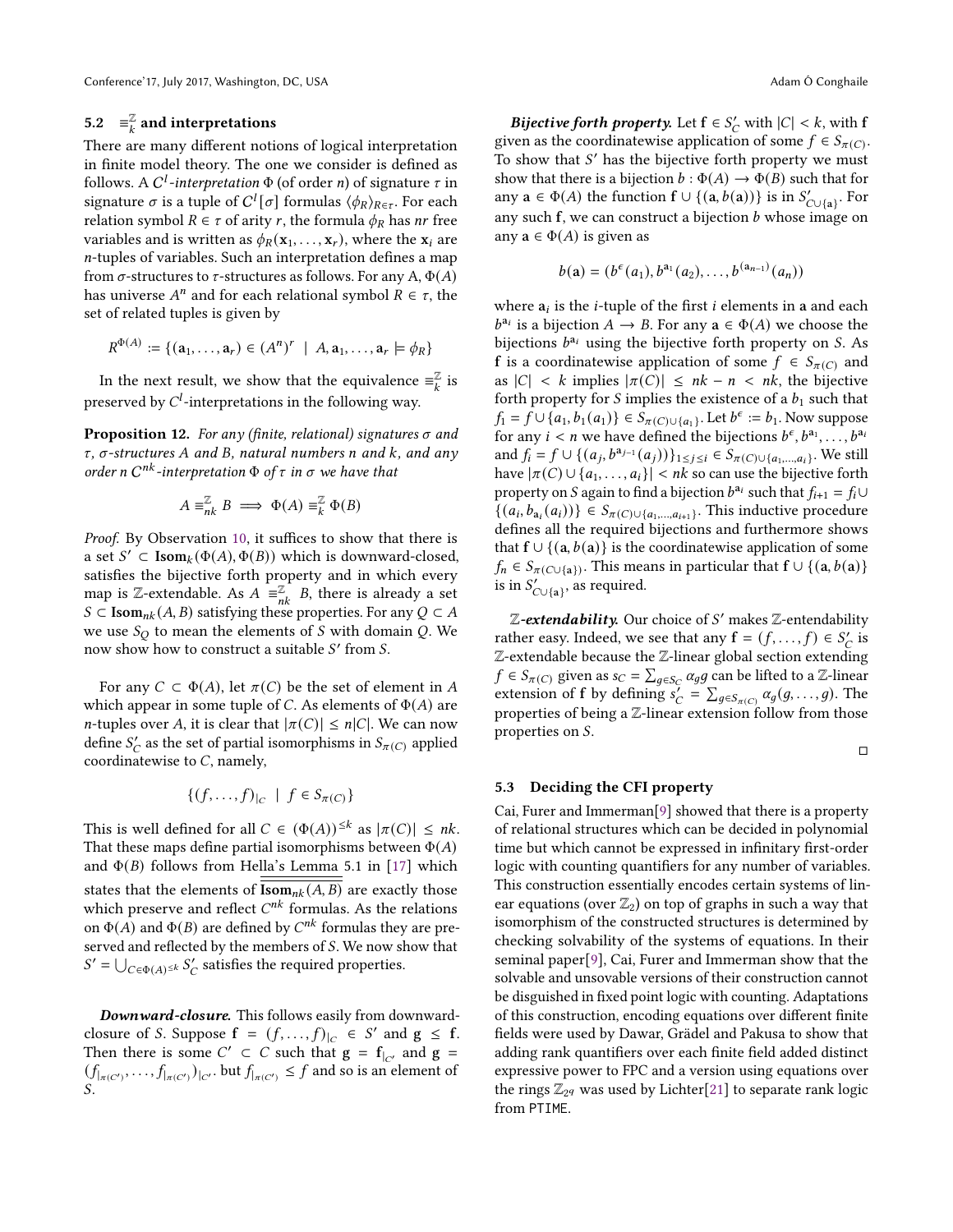As cohomological  $k$ -consistency was shown in the previous section to simultaneously decide solvability over any finite ring, it is natural to ask whether the related equivalence  $\equiv_{k}^{\mathbb{Z}}$  can decide these CFI properties which are not definable in FPC, rank logic or linear algebraic logic. We show in this section that it can.

Following Lichter[\[21\]](#page-12-5), we define the general CFI construction  $CFI_a(G, q)$  for q a prime power,  $G = (G, <)$  an ordered undirected graph and  $g$  a function from the edge set of G to  $\mathbb{Z}_q$ . The idea is that the construction encodes a system of linear equations over  $\mathbb{Z}_q$  into G while the function g "twists" these equations in a certain way. For CFI structures, CFI<sub>q</sub>(G, g) the property  $\sum g = 0$  is sometimes called the CFI property. The following well-known fact (see [\[22\]](#page-12-7), for example) shows that this property is closed under isomorphisms and is useful in our later arguments.

<span id="page-8-0"></span>Fact 13. For any prime power, q, ordered graph  $G$ , and functions g, h from the edges of G to  $\mathbb{Z}_q$ ,

$$
\mathbf{CFI}_q(G,g) \cong \mathbf{CFI}_q(G,h) \iff \sum g = \sum h
$$

 $\text{CFI}_q(G, g)$  is built in three steps. First, we define a gadget which will replaces each vertex of  $x$  with elements that form a ring. Secondly, we define relations between gadgets which impose consistency equations between gadgets. Finally, the function  $q$  is used to insert the important twists into the consistency equations. We now describe this in detail below, following a presentation by Lichter[\[21\]](#page-12-5).

Vertex gadgets. For any vertex  $x \in G$ , let  $N(x)$  be the neighbourhood of  $x$  in  $G$  (i.e. those vertices which share edges with x) and let  $\mathbb{Z}_q^{N(x)}$  denote the ring of functions from  $N(x)$  to the ring  $\mathbb{Z}_q^{\prime}$ . We will replace each vertex x of the base graph with a gadget whose vertices are the following subset of  $\mathbb{Z}_q^{N(x)}$ ,

$$
A_x = \{ \mathbf{a} \in \mathbb{Z}_q^{N(x)} \mid \sum_{y \in N(x)} \mathbf{a}(y) = 0 \}
$$

The relations on the gadget are for each  $y$  in  $N(x)$  a symmetric relation

$$
I_{x,y} = \{(\mathbf{a}, \mathbf{b}) \mid \mathbf{a}(y) = \mathbf{b}(y)\}\
$$

and a directed cycle encoded by the relation

$$
C_{x,y} = \{ (\mathbf{a}, \mathbf{b}) \mid \mathbf{a}(y) = \mathbf{b}(y) + 1 \}
$$

Together these impose the ring structure of  $\mathbb{Z}_q^{N(x)}$  onto the vertices of the gadget.

Edge equations. Next define a relation between gadgets for each edge  $\{x, y\}$  in G and each constant  $c \in \mathbb{Z}_q$  of the form

$$
E_{\{x,y\},c} = \{(\mathbf{a}, \mathbf{b}) \mid \mathbf{a} \in A_x, \mathbf{b} \in A_y, \mathbf{a}(y) + \mathbf{b}(x) = c\}
$$

Putting it together with a twist. We finally define the structure  $\widehat{\text{CFI}}_q(\tilde{G},g)$  as  $\langle A,\prec,R_I,R_C,R_{E,0},R_{E,1},\ldots,R_{E,q-1}\rangle$  where the universe is  $A = \bigcup_{x} A_x$  where  $\prec$  is the linear pre-order

$$
\prec = \bigcup_{x < y} A_x \times A_y
$$

and the edge equations  $R_{E,c}$  are interpreted according to the twists in  $q$  as

$$
R_{E,c} = \bigcup_{e \in E} E_{e,c+g(e)}
$$

where the sum in the subscript is over  $\mathbb{Z}_q$  For the relations  $R_I$ and  $R_C$  we deviate slightly from Lichter's construction and interpret these as ternary relations of the following form

$$
R_I = \bigcup_{\{x,y\} \in E} I_{x,y} \times A_y
$$

$$
R_C = \bigcup_{\{x,y\} \in E} C_{x,y} \times A_y
$$

We now use recall the two major separation results based on this construction. The first is a landmark result of descriptive complexity from the early 1990's.

Theorem 14 (Cai, Furer, Immerman[\[9\]](#page-11-1)). There is a class of ordered (3-regular) graphs  $G = {G_n}_{n \in \mathbb{N}}$  such that in the respective class of CFI structures

$$
\mathcal{K} = \{ \text{CFI}_2(G, g) \mid G \in \mathcal{G} \}
$$

the CFI property is decidable in polynomial-time but cannot be expressed in FPC.

The second is a recent breakthrough due to Moritz Lichter.

<span id="page-8-1"></span>Theorem 15 (Lichter[\[21\]](#page-12-5)). There is a class of ordered graphs  $G = {G_n}_{n \in \mathbb{N}}$  such that in the respective class of CFI structures

$$
\mathcal{K} = \{ \mathsf{CFI}_{2^k}(G,g) \mid \ G \in \mathcal{G} \}
$$

the CFI property is decideable in polynomial-time (indeed, expressible in choiceless polynomial time) but cannot be expressed in rank logic.

We now show that in both of these classes there exists a fixed *k* such that  $\equiv_{k}^{\mathbb{Z}}$  distinguishes structures which differ on the CFI property. This relies on two lemmas. The first shows that this property is equivalent to the solvability of a certain system of equations over  $\mathbb{Z}_q$ , while the second shows that this system of equations can be interpreted in on the classes above with a uniform bound on the number of variables per equation.

The first lemma is an adaptation of Lemma 4.36 from Wied Pakusa's PhD thesis[\[22\]](#page-12-7). We begin by defining for any  $CFIq(G, q)$  a system of linear equations over  $\mathbb{Z}_q$ . This system,  $Eq_{a}(G, g)$ , is the following collection of equations:

- $X_{a,u}$  for all  $u \in G$  and all  $a \in A_u \subset \text{CFI}_q(G, g)$ ,
- $I_{a,b,v}$  for all  $u \in G$  and  $a,b \in A_u$  such that there exists  $v \in N(u)$  and  $c \in A_v$  such that  $(a, b, c) \in R_I$ ,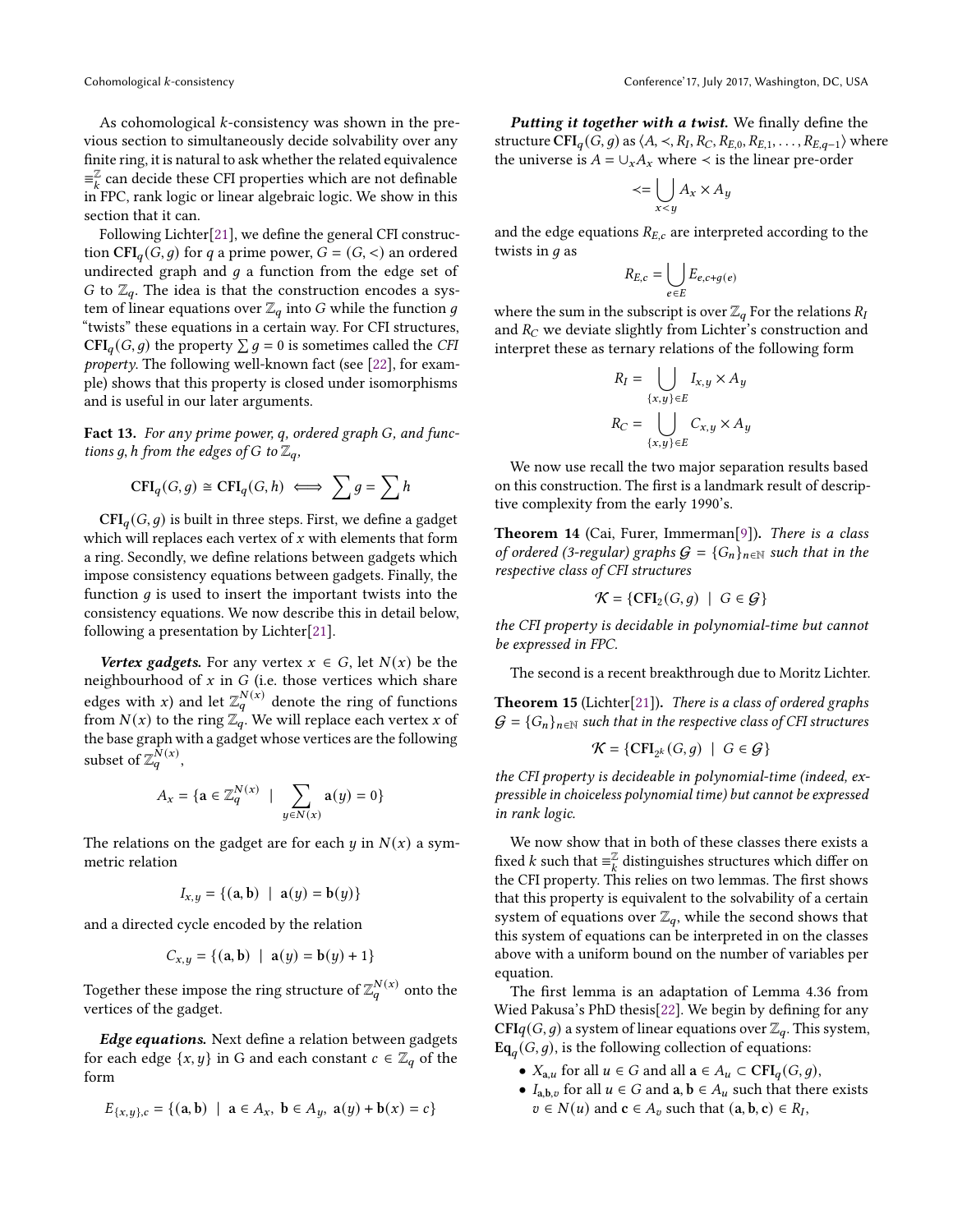- $C_{a,b,v}$  for all  $u \in G$  and  $a, b \in A_u$  such that there exists  $v \in N(u)$  and  $c \in A_v$  (a, b, c)  $\in R_C$ , and
- $E_{a,b,c}$  for all  $a \in A_u$ ,  $b \in A_v$  and  $(a, b) \in R_{E,c}$

where the variables are  $w_{a,v}$  for every  $u \in G$ ,  $a \in A_u$  and  $v \in N(u)$  and the equations are given as:

$$
X_{\mathbf{a},u} : \sum_{v \in N(u)} w_{\mathbf{a},v} = 0
$$
  

$$
I_{\mathbf{a},\mathbf{b},v} : \quad w_{\mathbf{a},v} - w_{\mathbf{b},v} = 0
$$
  

$$
C_{\mathbf{a},\mathbf{b},v} : \quad w_{\mathbf{a},v} - w_{\mathbf{b},v} = 1
$$
  

$$
E_{\mathbf{a},\mathbf{b},c} : \quad w_{\mathbf{a},v} + w_{\mathbf{b},u} = c
$$

Then we have the following lemma.

<span id="page-9-0"></span>**Lemma 16.** CFI<sub>q</sub>(G, g) a CFI structure, has  $\sum g = 0$  if and only if  $\text{Eq}_{q}(G, g)$  is solvable in  $\mathbb{Z}_{q}$ 

*Proof.* Fristly we recall Fact [13](#page-8-0) that  $\sum g = 0$  if and only if there is an isomorphism  $f: \mathbf{CFI}_q(G, g) \to \mathbf{CFI}_q(G, 0)$ , where 0 is the constant 0 function. We now show that there is such an isomorphism if and only if there is a solution to  $\text{Eq}_{a}(G, g)$ .

For the forward direction, suppose that we have an isomorphism  $f : \text{CFI}_q(G, g) \to \text{CFI}_q(G, 0)$ . Now as f is a bijection and preserves the pre-order ≺, we have that for any  $u \in G$ ,  $f$  maps  $A_u$  to  $A_u$ . This means that for any  $a \in A_u$  $f(\mathbf{a})$  is a function in  $\mathbb{Z}_q^{N(u)}$ . This means that the assignment  $w_{a,v} \mapsto f(a)(v)$  is well-defined for all the variables in Eq<sub>a</sub>( $G, g$ ). We now show that this assigment satisfies the system of equations. The X equations in Eq<sub>q</sub>(G, g) become the statement that for all  $u \in G$  and  $a \in A_u$ 

$$
\sum_{v \in N(u)} f(\mathbf{a})(v) = 0
$$

which follows directly from the fact that  $f(\mathbf{a}) \in A_u$ . For the  $I$  and  $C$  equations, we note that as  $f$  preserves all relations from CFI<sub>q</sub>(G, g). So for any  $a, b \in A_u$  and  $c \in A_v$ such that  $(a, b, c)$  is related by  $R_I$  or  $R_C$  in  $CFI_q(G, g)$  then  $(f(a), f(b), f(c))$  is similarly related in CFI<sub>q</sub>(G, 0). The definitions of these relations imply that  $f(a)(v) - f(b)(v)$  is 0 or 1 respectively, which implies that our assignment to the variables  $w_{a,v}$  and  $w_{b,v}$  satisfies the relevant I or C equation. A similar argument applies to the  $E$  equations except that the conclusion from  $(f(a), f(b)) \in R_{E,c}$  in CFI<sub>a</sub> $(G, 0)$  that the relevant  $E$  equation is satisfied follows from the fact that there is no twisting of the  $R_{E,c}$  relation in CFI<sub>q</sub>(G, 0).

The reverse direction is the observation that any satisfying assignment to the variables  $w_{a,v}$  in Eq<sub>q</sub>(G, g) defines an isomorphism from  $\text{CFI}_q(G, g)$  to  $\text{CFI}_q(G, 0)$  where  $f(a)(v) =$  $w_{a,v}$ . Satisfying the X equation guarantees that for  $a \in A_u$ its image  $f(a)$  is also in  $A_u$ . Satisfying the I and C equations ensures that the  $\mathfrak{R}_I$  and  $\mathfrak{R}_C$  relations are preserved. So, the additive structure of  $\mathbb{Z}_q^{N(u)}$  is preserved in  $A_u$  and thus  $f$  is bijective. Finally the  $E$  equations define the  $R_{E,c}$  relation in  $\text{CFI}_q(G, 0)$  and so satisfying these ensures that f preserves the  $R_{E,c}$  relation.  $\square$ 

It is not hard to see that the system  $\text{Eq}_{\textit{q}}(G, g)$  is first order interpretable in  $\text{CFI}_q(G, q)$ . However, Theorem [5](#page-4-1) shows that cohomological  $k$ -consistency decides satisfiability of systems of equations over any ring in with up to  $k$  variables per equation. Thus to show that cohomological  $k$ -equivalence distinguishes positive and negative instances of the CFI property for some fixed  $k$  we need to show that an equivalent system of equations can be interpreted which fixes the number of variables per equation. This is the content of the following lemma.

<span id="page-9-1"></span>Lemma 17. For any prime power  $q$ , there is an interpretation  $\Phi_q$  from the signature of the CFI structures CFI<sub>a</sub>(G, q) to the signature of the ring  $\mathbb{Z}_q$  with relations of arity at most 3 such that

$$
\Phi_q(\mathbf{CFI}_q(G,g)) \to \mathbb{Z}_q \iff \sum g = 0
$$

Proof. From Lemma [16,](#page-9-0) we know that interpreting the system of equations  $Eq_{q}(G, g)$  would suffice for this purpose. However, the X equations in  $\text{Eq}_a(G, g)$  contain a number of variables which grows with the size of the maximum degree of a vertex in  $G$ . As this is, in general, unbounded - and in particular is unbounded in Lichter's class - we need to introduce some equivalent equations in a bounded number of variables. To do this we will introduce some slack vairables and utilise the ordering on  $G$  to turn any such equation in  $n$ variables into a series of equations in 3 variables. We now describe the interpretation  $\Phi_q$  as follows.

Let 3- $\mathbb{Z}_q$  denote the relational structure which contains a relation  $T_{\alpha,\beta}$  for each  $\alpha$  a tuple of elements of  $\mathbb{Z}_q$  size up to 3 and  $\beta \in \mathbb{Z}_q$ . Each related tuple  $(x, y, z) \in T_{\alpha, \beta}$  in a 3- $\mathbb{Z}_q$ structure is an equation

$$
\alpha_1 x + \alpha_2 y + \alpha_3 z = \beta
$$

To help define the interpretation we introduce some shorthand for some easily interpretable relations on CFI structures A. For  $a, b \in A$  write  $a \sim b$  if the two elements belong to the same gadget in A and  $a \frown b$  if they belong to adjacent gadgets. Both of these relations are easily first-order definable as a ∼ b if and only if they are incomparable in the ≺ relation and  $\mathbf{a} \frown \mathbf{b}$  if and only if  $(\mathbf{a}, \mathbf{b}) \in R_{E,c}$  for some c. For  $\mathbf{a} \frown \mathbf{b}$  in A we will refer to the elements  $(\mathbf{a}, \mathbf{a}, \mathbf{b})$  and  $(\mathbf{a}, \mathbf{b}, \mathbf{b})$ as  $w_{a,b}$  and  $z_{a,b}$ . These will be the variables in the interpreted system of equations. As  $A$  comes with a linear pre-order  $\prec$ inherited from the order on  $G$ , we can also define a local predecessor relation in the neighbourhood of any  $a \in A$ . We say that **b** is a local predecessor of **b'** at **a** and write  $\mathbf{b} \vdash_{\mathbf{a}} \mathbf{b}'$ if  $a \frown b$  and  $a \frown b'$  and there is no b'' with  $a \frown b''$  such that  $\mathbf{b} \prec \mathbf{b}^{\prime\prime} \prec \mathbf{b}^{\prime}$ .

Now we define the interpretation on  $A<sup>3</sup>$  in three steps, resulting in a system of equations which is solvable if and only if  $\text{Eq}_{q}(G, g)$  is solvable.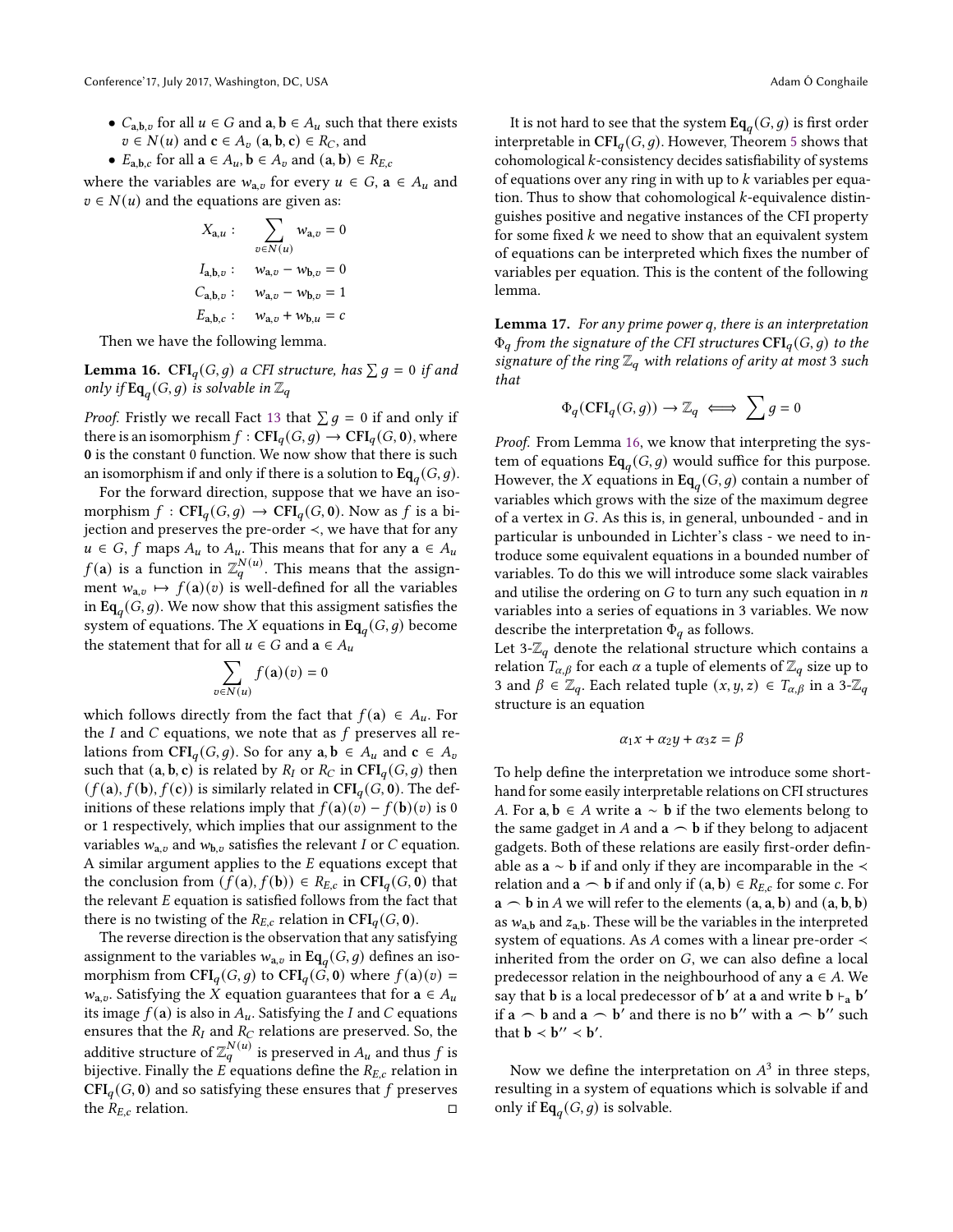**Step 1: Reducing variables.** We note that in  $Eq_{q}(G, g)$ there are only variables  $w_{a,y}$  for  $a \in A_x$  and  $y \in N(x)$ , whereas the shorthand above describes variables  $w_{a,b}$  and  $z_{a,b}$  for all  $a \in A_x$  and  $b \in A_y$ . To reduce the number of variables we want to interpret, for all  $\bf{a} \frown \bf{b}$  and  $\bf{b} \sim \bf{b'}$ , the equations  $w_{a,b} = w_{a,b'}$  and  $z_{a,b} = z_{a,b'}$ . This is done by add the pairs  $(w_{a,b}, w_{a,b'})$  and  $(z_{a,b}, z_{a,b'})$  to the relation  $T_{(1,-1),0}$ which can be done as  $\frown$  and  $\sim$  are definable.

Step 2: Interpreting I, C and E equations. Defining these equations in  $\Phi(A)$  is straightforward as they all have fewer than 3 variables. In particular we want to add equations

$$
w_{a,b} - w_{a',b} = 0
$$

for any  $(a, a', b) \in R_I$ ,

$$
w_{a,b} - w_{a',b} = 1
$$

for any  $(a, a', b) \in R_C$ , and

$$
w_{a,b} + w_{b,a} = c
$$

for any  $(a, b) \in R_{E,c}$ . These are all easily first-order definable in the CFI $_q$  signature.

Step 3: Interpreting  $X$  equations. To interpret the equations for each  $u \in G$  and  $\mathbf{a} \in A_u$ 

$$
\sum_{v \in N(u)} w_{\mathbf{a},v} =
$$

 $\mathbf 0$ 

in  $\Phi(A)$ , we first note that the linear order on G restricts to a linear order on  $N(u)$  which we can write as  $\{v_1, \ldots, v_n\}$ where  $i < j$  if and only if  $v_i < v_j$ . To do this it suffices to impose the equations

$$
w_{a,b_1} + \cdots + w_{a,b_n} = 0
$$

for each sequence of elements  $\mathbf{b}_1$  ⊢<sub>a</sub> ... ⊢<sub>a</sub>  $\mathbf{b}_n$  with  $\mathbf{b}_i$  ∈  $A_{v_i}$ . To do this in equations with at most three variables we employ the auxilliary  $z$  variables in the following way. For any  $ab \in A$  such that  $a \frown b$ , if there is no b' such that  $b' \vdash_a b$ , then we interpret the equation

$$
w_{\mathbf{a},\mathbf{b}} - z_{\mathbf{a},\mathbf{b}} = 0
$$

if there is  $\mathbf{b}'$  such that  $\mathbf{b}' \vdash_{\mathbf{a}} \mathbf{b}$  then interpret for all such  $\mathbf{b}'$ the equation

$$
z_{a,b'} + w_{a,b} - z_{a,b} = 0
$$

and if there is no **b'** such that **b**  $\vdash$ <sub>a</sub> **b'** then interpret the equation

 $z_{\rm a,b} = 0$ 

In this system of equations the  $z_{a,b}$  variables act as running totals for the sum  $\sum w_{a,b_i}$  and so it is not hard to see that solutions to these equations are precisely solutions to the equations  $\sum w_{a,b_i} = 0$ . Furthermore, as the relation  $\vdash_a$  is definable in the signature of the  $CFI_q$  structures so too are these equations.

To conclude, we have interpreted in  $\Phi(CFI_q(G, g))$  a system of linear equations with three variables per equation which is solvable over  $\mathbb{Z}_q$  if and only if  $\text{Eq}_q(G, g)$  is solvable. Thus there is a homomorphism  $\Phi(\text{CFI}_q(G,g)) \to \mathbb{Z}_q$  (as 3- $\mathbb{Z}_q$  structures) if and only if  $\sum g = 0$ .

We can now conclude that the CFI property is preserved by  $\equiv_k^{\mathbb{Z}}$  for some fixed  $k$ .

<span id="page-10-1"></span>**Theorem 18.** There is a fixed  $k$  such that for any  $q$  given  $\mathbf{CFI}_q(G,g)$  and  $\mathbf{CFI}_q(G,h)$  with  $\sum g=0$  we have

$$
\mathbf{CFI}_q(G,g) \equiv_k^{\mathbb{Z}} \mathbf{CFI}_q(G,h) \iff \sum h = 0
$$

*Proof.* By Fact [13,](#page-8-0) the reverse implication is easy as  $\sum h = 0$ implies that  $\text{CFI}_q(G, g) \cong \text{CFI}_q(G, h)$  and so the structures are cohomologically  $k$ -equivalent for any  $k$ .

The converse follows from the series of lemmas we have just presented. If  $\sum h \neq 0$  then by Lemma [17](#page-9-1) there is an interpretation  $\Phi_q$  of order 3 such that  $\Phi_q(\text{CFI}_q(G, g)) \to \mathbb{Z}_q$ but  $\Phi_q(\text{CFI}_q(G, h)) \to \mathbb{Z}_q$ . By Theorem [5,](#page-4-1) This is means that  $\Phi_q(\text{CFI}_q(G,g)) \to \frac{\mathbb{Z}}{3} \mathbb{Z}_q$  but  $\Phi_q(\text{CFI}_q(G,h)) \to \frac{\mathbb{Z}}{3} \mathbb{Z}_q$ . So by Observation [11,](#page-6-2) we must have that  $\Phi_q(\text{CFI}_q(G, g)) \neq \frac{Z}{3}$ 3  $\Phi_q(\text{CFI}_q(G, h))$ . Then noting that the number of variables used in the interpretation  $\Phi_q$  is some constant c not depending on  $q$  and assuming without loss of generality that  $k$  is greater than 3c then Proposition [12](#page-7-0) implies that  $\operatorname{CFI}_q(G, g) \neq_{k}^{\mathbb{Z}}$  $\mathbf{CFI}_q(G, h)$ , as required.

As a direct consequence of this result, there is some  $k$  such that the set of structures with the CFI property in Lichter's class  $\mathcal K$  from Theorem [15](#page-8-1) is closed under  $\equiv_k^{\mathbb Z}$ . This means that, by the conclusion of Theorem [15,](#page-8-1) the equivalence relation  $\equiv_{k}^{\mathbb{Z}}$  can distinguish structures which disagree on a property that is not expressible in rank logic. Indeed, as Dawar, Grädel and Lichter[\[11\]](#page-11-9) show that this property is also inexpressible in linear algebraic logic, the following strengthening of Corollary [9](#page-5-3) follows from Theorem [18](#page-10-1) and our definition of the cohomological  $k$ -Weisfeiler-Leman algorithm.

Corollary 19. The solvability of  $\mathbb Z$ -linear equations is not expressible in linear algebraic logic.

#### <span id="page-10-0"></span>6 Conclusions & future work

In this paper, we have presented novel efficient generalisations of the  $k$ -consistency and  $k$ -Weisfeiler-Leman algorithms, based on solving systems of equations over  $\mathbb Z$  and inspired by recent cohomological approaches in quantum contextuality[\[4\]](#page-11-4). We have shown that the relations,  $\rightarrow_{k}^{\mathbb{Z}}$  and  $\equiv_{k}^{\mathbb{Z}}$ , computed by these new algorithms are strict refinements of their well-studied classical counterparts  $\rightarrow_k$  and  $\equiv_k$ . In particular, we have shown in Theorem [5](#page-4-1) that cohomological -consistency suffices to solve linear equations over all finite rings and in Theorem  $18$  that cohomological  $k$ -Weisfeiler-Leman distinguishes positive and negative instances of the CFI property on the classes of structures studied by Cai, Furer and Immerman [\[9\]](#page-11-1) and more recently by Lichter[\[21\]](#page-12-5). These results have important consequences for descriptive complexity theory showing, in particular, that the solvability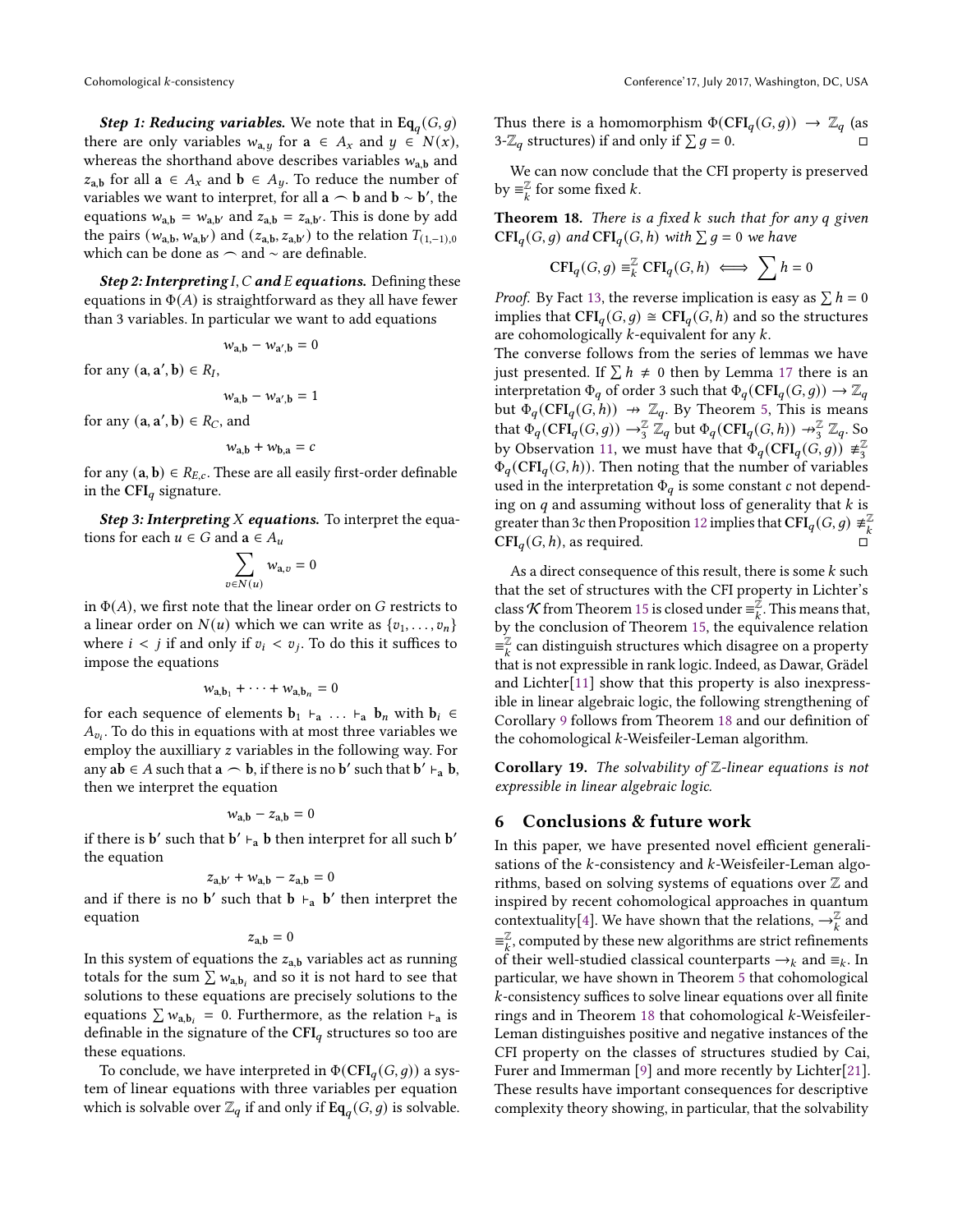of systems of linear equations over  $\mathbb Z$  is not expressible in FPC, rank logic or linear algebraic logic. Furthermore, the results of this paper demonstrate the unexpected effectiveness of a cohomological approach to constraint satisfaction and structure isomorphism, analogous to that pioneered by Abramsky and others for the study of quantum contextuality.

The results of this paper suggest several directions for future work to establish the extent and limits of this cohomological approach. We ask the following questions which connect it to important themes in algorithms, logic and finite model theory.

Cohomology and constraint satisfaction. Firstly, Bulatov and Zhuk's recent independent resolutions of the Feder-Vardi conjecture[\[8\]](#page-11-6)[\[23\]](#page-12-4), show that for all domains  $B$  either  $CSP(B)$  is NP-Complete or  $B$  admits a weak near-unanimity polymorphism and  $CSP(B)$  is tractable. As the cohomological  $k$ -consistency algorithm expands the power of the  $k$ consistency algorithm which features as one case of Bulatov and Zhuk's general efficient algorithms, we ask if it is sufficient to decide all tractable CSPs.

Question 20. For all domains B which admit a weak nearunanimity polymorphism, does there exists a  $k$  such that for all

$$
A \to B \iff A \to_{k}^{\mathbb{Z}} B?
$$

Cohomology and structure isomorphism. Secondly, as  $cohomological k-Weisfeiler-Leman is an efficient algorithm$ for distinguishing some non-isomorphic relational structures we ask if it distinguishes all non-isomorphic structures. As the best known structure isomorphism algorithm is quasipolynomial[\[6\]](#page-11-0), we do not expect a positive answer to this question but expect that negative answers would aid our understanding of the hard cases of structure isomorphism in general.

Question 21. For every signature  $\sigma$  does there exists a  $k$  such that for all  $\sigma$ -structures A, B

$$
A \cong B \iff A \equiv_k^{\mathbb{Z}} B?
$$

Cohomology and game comonads. Thirdly, as  $\rightarrow_k$  and  $\equiv_k$  have been shown by Abramsky, Dawar, and Wang[\[3\]](#page-11-2) to be correspond to the coKleisli morphisms and isomorphisms of a comonad  $\mathbb{P}_k$ , we ask whether a similar account can be given to  $\rightarrow_k^{\mathbb{Z}}$  and  $\equiv_k^{\mathbb{Z}}$ . As the coalgebras of the  $\mathbb{P}_k$  comonad relate to the combinatorial notion of treewidth, an answer to this question could provide a new notion of "cohomological" treewidth.

**Question 22.** Does there exist a comonad  $\mathbb{C}_k$  for which the notion of morphism and isomorphism in the coKleisli category are  $\rightarrow_k^{\mathbb{Z}}$  and  $\equiv_k^{\mathbb{Z}}$ ?

The search for a logic for **PTIME**. Finally, as the algorithms for  $\rightarrow_k^{\mathbb{Z}}$  and  $\equiv_k^{\mathbb{Z}}$  are likely expressible in rank logic

extended with a quantifier for solving systems of linear equations over Z and as  $\equiv_k^{\mathbb{Z}}$  distinguishes all the best known family separating rank logic from PTIME, we ask if solving systems of equations over  $\mathbb Z$  is enough to capture all PTIME queries.

Question 23. Is there a logic FPC+rk+ $\mathbb Z$  incorporating solvability of  $\mathbb Z$ -linear equations into rank logic which captures PTIME?

#### References

- <span id="page-11-5"></span>[1] Samson Abramsky, Rui Soares Barbosa, Kohei Kishida, Raymond Lal, and Shane Mansfield. 2015. Contextuality, Cohomology and Paradox. In 24th EACSL Annual Conference on Computer Science Logic (CSL 2015) (Leibniz International Proceedings in Informatics (LIPIcs)), Stephan Kreutzer (Ed.), Vol. 41. Schloss Dagstuhl–Leibniz-Zentrum fuer Informatik, Dagstuhl, Germany, 211–228. [https://doi.org/10.4230/LIPIcs.](https://doi.org/10.4230/LIPIcs.CSL.2015.211) [CSL.2015.211](https://doi.org/10.4230/LIPIcs.CSL.2015.211)
- <span id="page-11-3"></span>[2] Samson Abramsky and Adam Brandenburger. 2011. The sheaftheoretic structure of non-locality and contextuality. New Journal of Physics 13, 11 (Nov 2011), 113036. [https://doi.org/10.1088/1367-](https://doi.org/10.1088/1367-2630/13/11/113036) [2630/13/11/113036](https://doi.org/10.1088/1367-2630/13/11/113036)
- <span id="page-11-2"></span>[3] Samson Abramsky, Anuj Dawar, and Pengming Wang. 2017. The Pebbling Comonad in Finite Model Theory. In Proceedings of the 32nd Annual ACM/IEEE Symposium on Logic in Computer Science (Reykjavík, Iceland) (LICS '17). IEEE Press, Article 69, 12 pages.
- <span id="page-11-4"></span>[4] Samson Abramsky, Shane Mansfield, and Rui Soares Barbosa. 2011. The Cohomology of Non-Locality and Contextuality. In Proceedings of 8th International Workshop on Quantum Physics and Logic (QPL 2011), B. Jacobs, P. Selinger, and B. Spitters (Eds.), Vol. 95. 1–14. [https:](https://doi.org/10.4204/EPTCS.95.1) [//doi.org/10.4204/EPTCS.95.1](https://doi.org/10.4204/EPTCS.95.1)
- <span id="page-11-11"></span>[5] Albert Atserias, Andrei Bulatov, and Anuj Dawar. 2007. Affine systems of equations and counting infinitary logic. In In ICALP'07, volume 4596 of LNCS. 558–570.
- <span id="page-11-0"></span>[6] László Babai. 2016. Graph Isomorphism in Quasipolynomial Time [Extended Abstract]. In Proceedings of the Forty-Eighth Annual ACM Symposium on Theory of Computing (Cambridge, MA, USA) (STOC '16). Association for Computing Machinery, New York, NY, USA, 684–697. <https://doi.org/10.1145/2897518.2897542>
- <span id="page-11-10"></span>[7] L. Barto and M. Kozik. 2009. Constraint satisfaction problems of bounded width. Proceedings - Annual IEEE Symposium on Foundations of Computer Science, FOCS (2009), 595–603. [https://doi.org/10.1109/](https://doi.org/10.1109/FOCS.2009.32) [FOCS.2009.32](https://doi.org/10.1109/FOCS.2009.32) cited By 99.
- <span id="page-11-6"></span>[8] Andrei A. Bulatov. 2017. A Dichotomy Theorem for Nonuniform CSPs. In 2017 IEEE 58th Annual Symposium on Foundations of Computer Science (FOCS). 319–330. <https://doi.org/10.1109/FOCS.2017.37>
- <span id="page-11-1"></span>[9] Jin-Yi Cai, Martin Fürer, and Neil Immerman. 1992. An optimal lower bound on the number of variables for graph identification. Combinatorica 12, 4 (Dec. 1992), 389–410. <https://doi.org/10.1007/BF01305232>
- <span id="page-11-8"></span>[10] Anuj Dawar, Erich Grädel, and Wied Pakusa. 2019. Approximations of Isomorphism and Logics with Linear-Algebraic Operators. In 46th International Colloquium on Automata, Languages, and Programming (ICALP 2019) (Leibniz International Proceedings in Informatics (LIPIcs)), Christel Baier, Ioannis Chatzigiannakis, Paola Flocchini, and Stefano Leonardi (Eds.), Vol. 132. Schloss Dagstuhl–Leibniz-Zentrum fuer Informatik, Dagstuhl, Germany, 112:1–112:14. [https:](https://doi.org/10.4230/LIPIcs.ICALP.2019.112) [//doi.org/10.4230/LIPIcs.ICALP.2019.112](https://doi.org/10.4230/LIPIcs.ICALP.2019.112)
- <span id="page-11-9"></span>[11] Anuj Dawar, Erich Grädel, and Moritz Lichter. 2021. Limitations of the Invertible-Map Equivalences. arXiv[:2109.07218](https://arxiv.org/abs/2109.07218) [cs.LO]
- <span id="page-11-7"></span>[12] Anuj Dawar and Bjarki Holm. 2012. Pebble Games with Algebraic Rules. In Automata, Languages, and Programming, Artur Czumaj, Kurt Mehlhorn, Andrew Pitts, and Roger Wattenhofer (Eds.). Springer Berlin Heidelberg, Berlin, Heidelberg, 251–262.